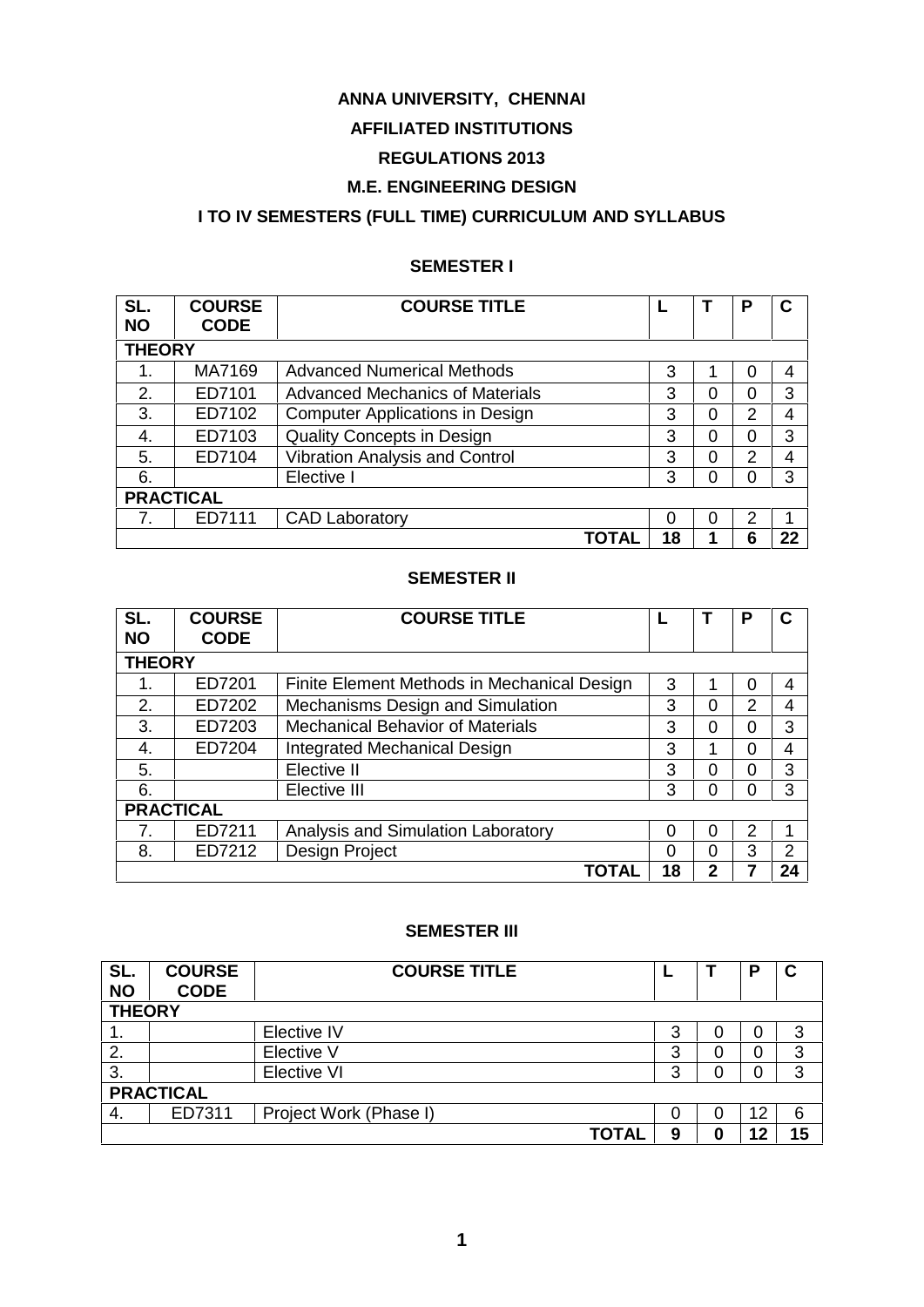# **SEMESTER IV**

| SL.<br><b>NO</b> | <b>COURSE</b><br><b>CODE</b>      | <b>COURSE TITLE</b> |  |  | Ð  | $\overline{\phantom{a}}$<br>u |  |  |
|------------------|-----------------------------------|---------------------|--|--|----|-------------------------------|--|--|
|                  | <b>PRACTICAL</b>                  |                     |  |  |    |                               |  |  |
| . .              | Project Work (Phase II)<br>ED7411 |                     |  |  | 24 | ィつ                            |  |  |
|                  |                                   | <b>TOTAL</b>        |  |  | 24 | 12                            |  |  |

# **TOTAL CREDITS TO BE EARNED FOR THE AWARD OF THE DEGREE = 73**

# **LIST OF ELECTIVES FOR M.E. ENGINEERING DESIGN**

#### **SEMESTER I (Elective I)**

| SL.<br><b>NO</b> | <b>COURSE</b><br><b>CODE</b> | <b>COURSE TITLE</b>                      |   | D | Ĉ<br>u |
|------------------|------------------------------|------------------------------------------|---|---|--------|
|                  | ED7001                       | <b>Optimization Techniques in Design</b> | ົ |   | າ      |
| っ                | ED7003                       | <b>Composite Materials and Mechanics</b> | ◠ |   | າ      |
| ◠                | ED7005                       | Design of Material Handling Equipments   | ◠ |   | 3      |

# **SEMESTER II (Elective II & III)**

| SL.<br><b>NO</b> | <b>COURSE</b><br><b>CODE</b> | <b>COURSE TITLE</b>                      |   |   | D | C |
|------------------|------------------------------|------------------------------------------|---|---|---|---|
|                  | ED7006                       | <b>Plates and Shells</b>                 | 3 | 0 | 0 | 3 |
| 2.               | ED7007                       | Modal Analysis of Mechanical Systems     | 3 | 0 | 0 | 3 |
| 3.               | ED7008                       | <b>Advanced Metal Forming Techniques</b> | 3 | 0 | 0 | 3 |
| 4.               | ED7010                       | Tribology in Design                      | 3 | 0 | 0 | 3 |
| 5.               | ED7012                       | <b>Surface Engineering</b>               | 3 | 0 | 0 | 3 |

# **SEMESTER III (Elective IV, V & VI)**

| SL.<br><b>NO</b> | <b>COURSE</b><br><b>CODE</b> | <b>COURSE TITLE</b>                              |   |   | Р | С |
|------------------|------------------------------|--------------------------------------------------|---|---|---|---|
| 1.               | ED7002                       | <b>Engineering Fracture Mechanics</b>            | 3 | 0 | 0 | 3 |
| 2.               | ED7004                       | Design of Hydraulic and Pneumatic Systems        | 3 | 0 | 0 | 3 |
| 3                | ED7009                       | Design of Pressure Vessel and Piping             | 3 | 0 | 0 | 3 |
| 4.               | ED7011                       | Bearing Design and Rotor Dynamics                |   | 0 | 0 | 3 |
| 5                | ED7013                       | <b>Advanced Finite Element Analysis</b>          | 3 | 0 | 0 | 3 |
| 6                | <b>IC7072</b>                | <b>Computational Fluid Dynamics</b>              | 3 | 0 | 0 | 3 |
| 7                | CC7201                       | Design for Manufacture Assembly and Environments |   | 0 | 0 | 3 |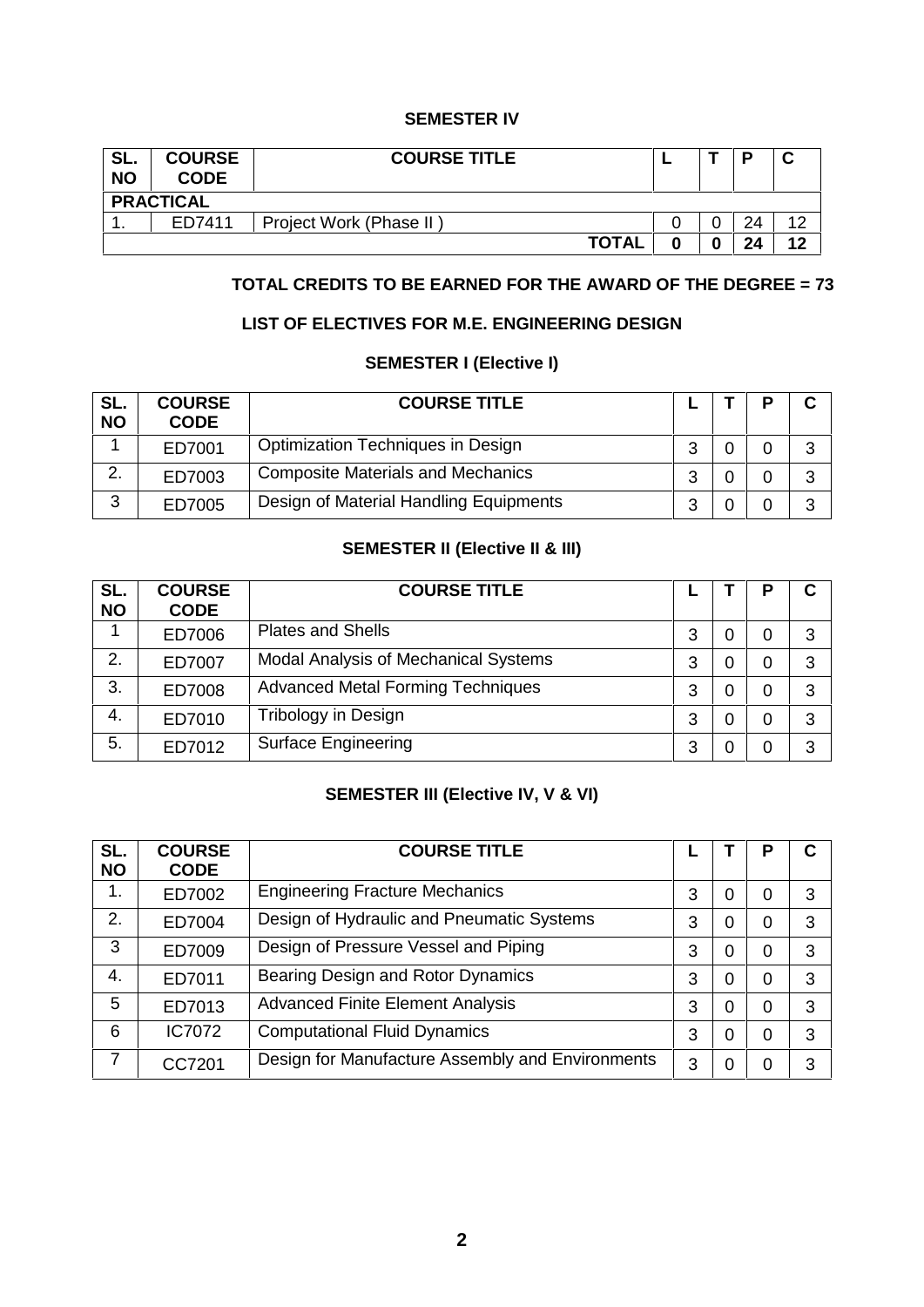# **3 1 0 4**

## **OBJECTIVE:**

 To impart knowledge on numerical methods that will come in handy to solve numerically the problems that arise in engineering and technology. this will also serve as a precursor for future research.

### **OUTCOME:**

 It helps the students to get familiarized with the numerical methods which are necessary to solve numerically the problems that arise in engineering.

# **UNIT I ALGEBRAIC EQUATIONS (9+3)**

Systems of linear equations: Gauss Elimination method, pivoting techniques, Thomas algorithm for tridiagonal system – Jacobi, Gauss Seidel, SOR iteration methods - Systems of nonlinear equations: Fixed point iterations, Newton Method, Eigenvalue problems: power method, inverse power method, Faddeev – Leverrier Method.

# **UNIT II ORDINARY DIFFERENTIAL EQUATIONS (9+3)**

Runge Kutta Methods for system of IVPs, numerical stability, Adams-Bashforth multistep method, solution of stiff ODEs, shooting method, BVP: Finite difference method, orthogonal collocation method, orthogonal collocation with finite element method, Galerkin finite element method.

#### **UNIT III FINITE DIFFERENCE METHOD FOR TIME DEPENDENT PARTIAL DIFFERENTIAL EQUATION (9+3)**

Parabolic equations: explicit and implicit finite difference methods, weighted average approximation - Dirichlet and Neumann conditions – Two dimensional parabolic equations – ADI method; First order hyperbolic equations – method of characteristics, different explicit and implicit methods; numerical stability analysis, method of lines – Wave equation: Explicit scheme-Stability of above schemes.

# **UNIT IV FINITE DIFFERENCE METHODS FOR ELLIPTIC EQUATIONS (9+3)**

Laplace and Poisson's equations in a rectangular region: Five point finite difference schemes, Leibmann's iterative methods, Dirichlet and Neumann conditions – Laplace equation in polar coordinates: finite difference schemes – approximation of derivatives near a curved boundary while using a square mesh.

# **UNIT V FINITE ELEMENT METHOD (9+3)**

Partial differential equations – Finite element method - orthogonal collocation method, orthogonal collocation with finite element method, Galerkin finite element method.

# **REFERENCES**

- 1. Saumyen Guha and Rajesh Srivastava, "Numerical methods for Engineering and Science", Oxford Higher Education, New Delhi, 2010.
- 2. Gupta S.K., "Numerical Methods for Engineers", New Age Publishers, 1995.
- 3. Burden, R.L., and Faires, J.D., "Numerical Analysis Theory and Applications", Cengage Learning, India Edition, New Delhi, 2009
- 4. Jain M. K., Iyengar S. R., Kanchi M. B., Jain , "Computational Methods for Partial Differential Equations", New Age Publishers, 1993.
- 5. Morton K.W. and Mayers D.F., "Numerical solution of partial differential equations", Cambridge University press, Cambridge, 2002.

**TOTAL: 60 PERIODS**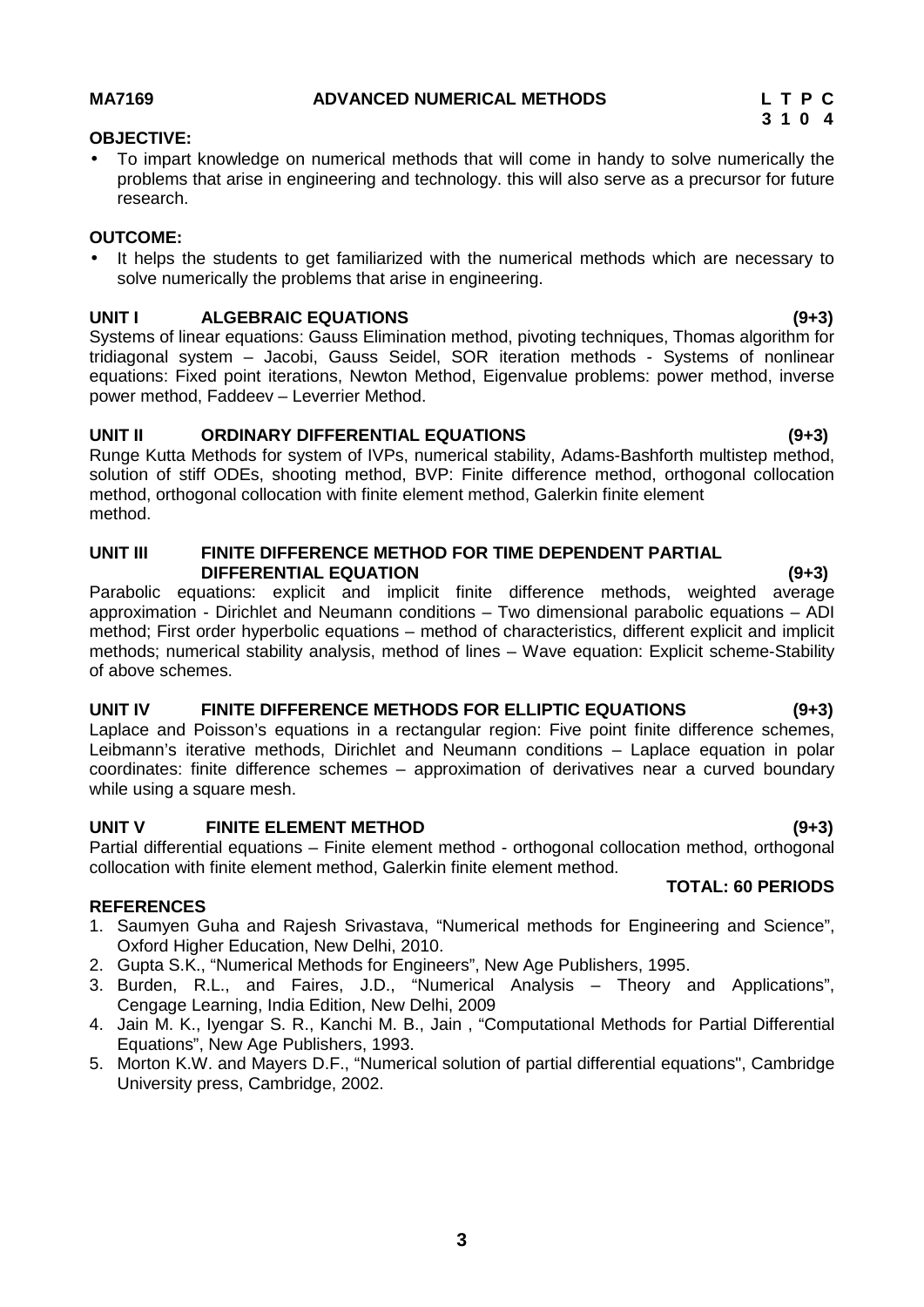# **ED7101 ADVANCED MECHANICS OF MATERIALS L T P C**

# **OBJECTIVES:**

To know the fundamentals of mechanics of materials under various loading conditions.

# **OUTCOME:**

• It helps the students to be familiarized with the stresses under different loading conditions.

# **UNIT I ELASTICITY 9**

Stress-Strain relations and general equations of elasticity in Cartesian, Polar and curvilinear coordinates, differential equations of equilibrium-compatibility-boundary conditions-representation of three-dimensional stress of a tension generalized hook's law - St. Venant's principle - plane stress - Airy's stress function. Energy methods.

# **UNIT II SHEAR CENTER AND UNSYMMETRICAL BENDING 10**

Location of shear center for various thin sections - shear flows. Stresses and Deflections in beams subjected to unsymmetrical loading-kern of a section.

# **UNIT III STRESSES IN FLAT PLATES AND CURVED MEMBERS 10**

Circumference and radial stresses – deflections - curved beam with restrained ends - closed ring subjected to concentrated load and uniform load - chain links and crane hooks. Solution of rectangular plates – pure bending of plates – deflection – uniformly distributed load – various end conditions

# **UNIT IV TORSION OF NON-CIRCULAR SECTIONS 7**

Torsion of rectangular cross section - St.Venants theory - elastic membrane analogy - Prandtl's stress function - torsional stress in hollow thin walled tubes.

# **UNIT V STRESSES IN ROTATING MEMBERS AND CONTACT STRESSES 9**

Radial and tangential stresses in solid disc and ring of uniform thickness and varying thickness<br>allowable speeds. Methods of computing contact stress-<br>deflection of bodies in allowable speeds. Methods of computing contact stresspoint and line contact applications.

# **REFERENCES**

- 1. Arthur P Boresi, Richard J. Schmidt, "Advanced mechanics of materials",John Wiley, 2002.
- 2. Timoshenko and Goodier, "Theory of Elasticity", McGraw Hill.
- 3. Robert D. Cook, Warren C. Young, "Advanced Mechanics of Materials", Mc-millan pub. Co., 1985.
- 4. Srinath. L.S., "Advanced Mechanics of solids", Tata McGraw Hill, 1992.
- 5. G H Ryder Strength of Materials Macmillan, India Ltd, 2007.
- 6. Allan F. Bower, "Applied Mechanics of Solids", CRC press Special Indian Edition -2012, 2010
- 7. K. Baskar and T.K. Varadan, "Theory of Isotropic/Orthotropic Elasticity", Ane Books Pvt. Ltd., New Delhi, 2009

# **ED7102 COMPUTER APPLICATIONS IN DESIGN L T P C**

# **OBJECTIVES:**

 To impart knowledge on computer graphics which are used routinely in diverse areas as science, engineering, medicine, etc.

**TOTAL : 45 PERIODS**

**3 0 2 4**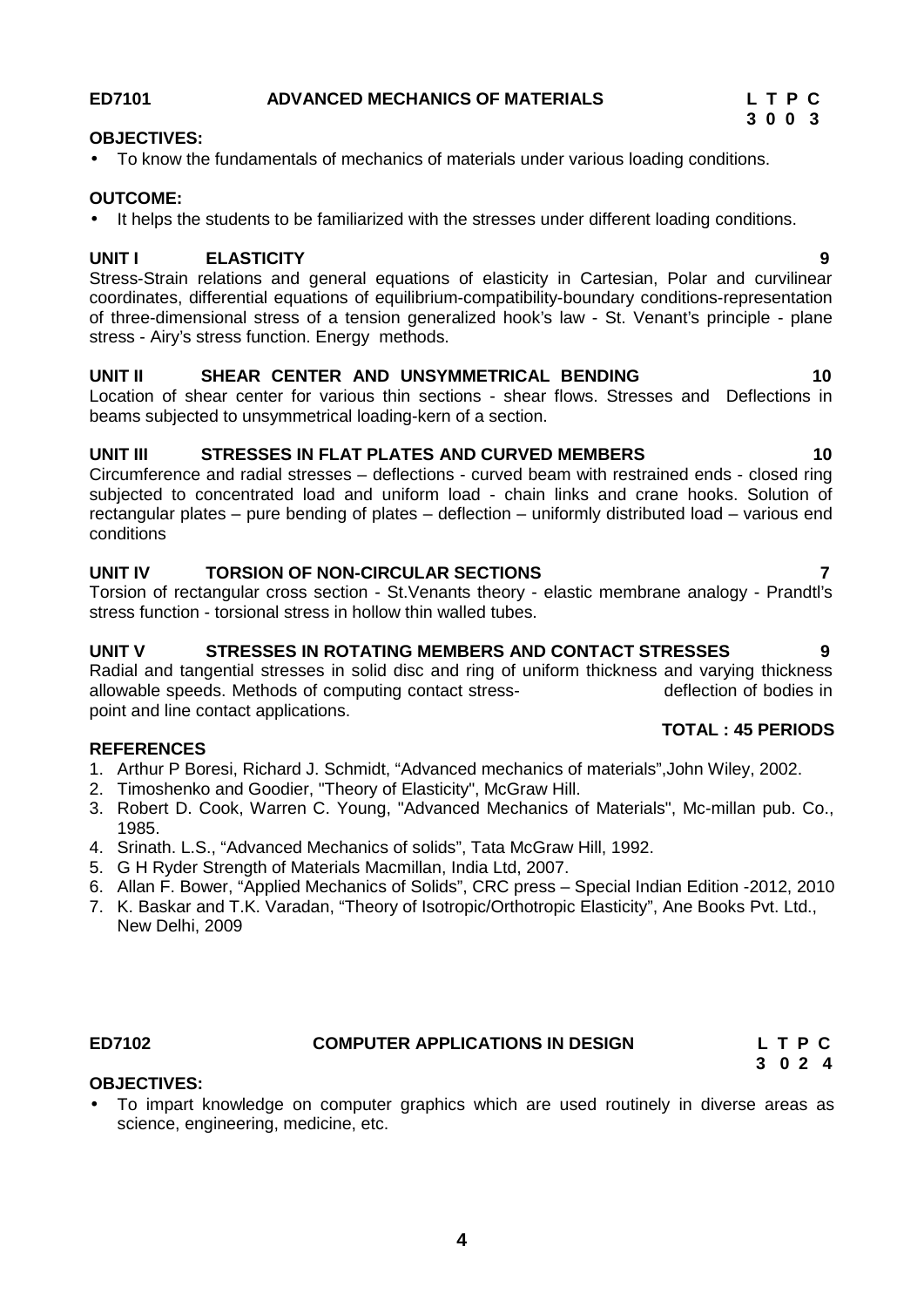# **OUTCOME:**

 With laboratory classes in conjunction, It helps the students to get familiarized with the computer graphics application in design. This understanding reinforces the knowledge being learned and shortens the overall learning curves which are necessary to solve CAE problems that arise in engineering.

#### **UNIT I INTRODUCTION TO COMPUTER GRAPHICS FUNDAMENTALS 8**

Output primitives (points, lines, curves etc.,), 2-D & 3-D transformation (Translation,scaling,rotators) windowing - view ports - clipping transformation.

### **UNIT II CURVES AND SURFACES MODELLING 10**

Introduction to curves - Analytical curves: line, circle and conics – synthetic curves: Hermite cubic spline- Bezier curve and B-Spline curve – curve manipulations.

Introduction to surfaces - Analytical surfaces: Plane surface, ruled surface , surface of revolution and tabulated cylinder – synthetic surfaces: Hermite bicubic surface- Bezier surface and B-Spline surface- surface manipulations.

# **UNIT III NURBS AND SOLID MODELING 9**

NURBS- Basics- curves , lines, arcs, circle and bi linear surface.

Regularized Boolean set operations - primitive instancing - sweep representations - boundary representations - constructive solid Geometry - comparison of representations - user interface for solid modeling.

#### **UNIT IV VISUAL REALISM 9**

Hidden – Line – Surface – solid removal algorithms shading – coloring. Introduction to parametric and variational geometry based software's and their principles creation of prismatic and lofted parts using these packages.

# **UNIT V ASSEMBLY OF PARTS AND PRODUCT DATA EXCHANGE 9**

Assembly modeling - interferences of positions and orientation - tolerances analysis - mass property calculations - mechanism simulation.

Graphics and computing standards– Open GL Data Exchange standards – IGES, STEP etc– Communication standards.

#### **T=30, TOTAL : 75 PERIODS**

Laboratory session: Writing interactive programs generate graphics and to solve design problems using any languages like Auto LISP/ C / FORTRAN etc. Each assessment should contain a component of Laboratory session.

#### **REFERENCES**

- 1. William M Neumann and Robert F.Sproul "Principles of Computer Graphics", Mc Graw Hill Book Co. Singapore, 1989.
- 2. Donald Hearn and M. Pauline Baker "Computer Graphics", Prentice Hall, Inc., 1992.
- 3. Ibrahim Zeid Mastering CAD/CAM McGraw Hill, International Edition, 2007.
- 4. Foley, Wan Dam, Feiner and Hughes Computer graphics principles & practices, Pearson Education – 2003.
- 5. David F. Rogers, James Alan Adams "Mathematical elements for computer graphics" second edition, Tata McGraw-Hill edition.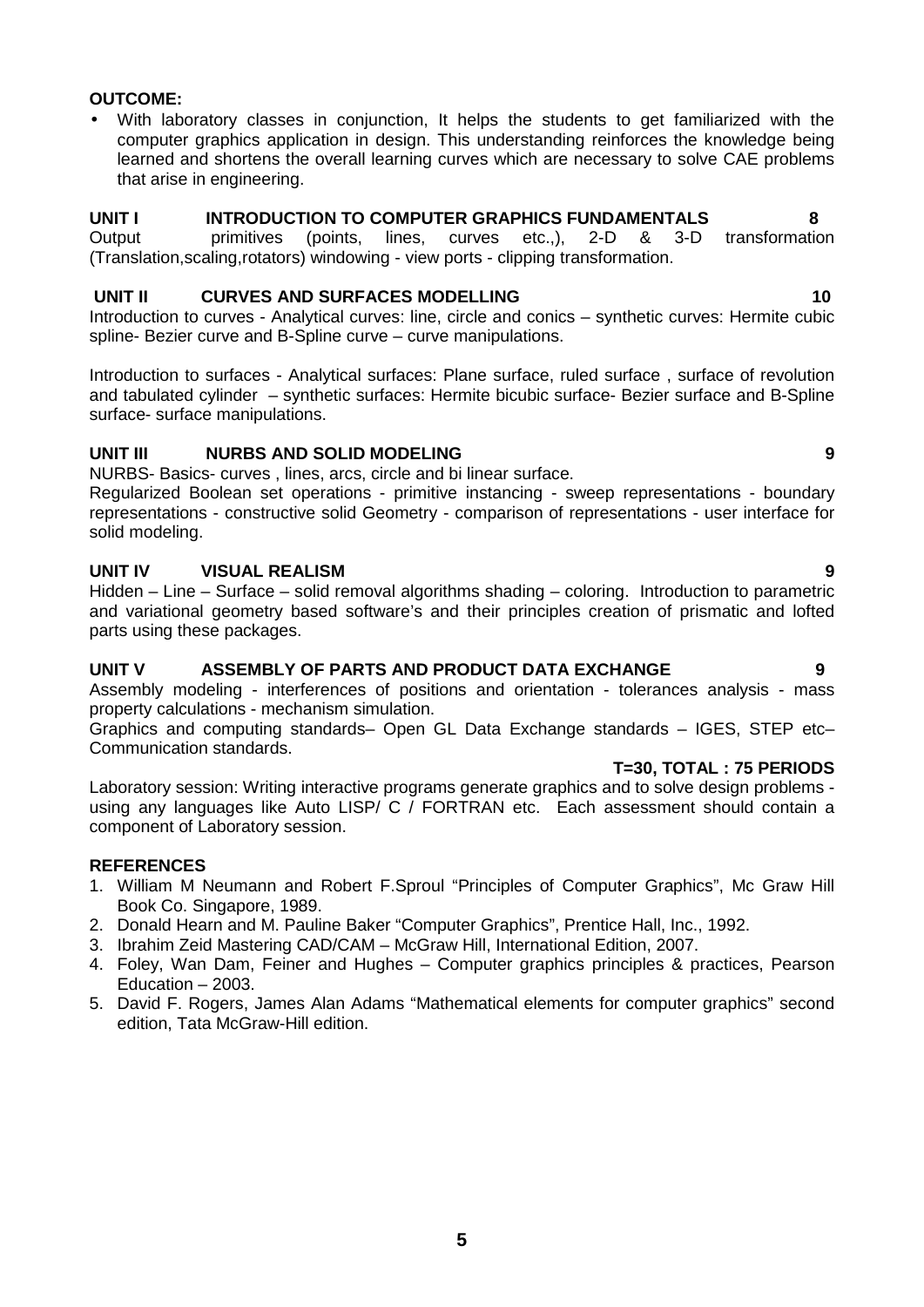#### **OBJECTIVES:**

 To impart knowledge on various concepts in engineering design and principles of implementing quality in a product or service through tools such as quality houses, control charts, statistical process control method, failure mode effect analysis and various strategies of designing experiments, methods to uphold the status of six sigma and improve the reliability of a product.

#### **OUTCOME:**

It helps the design cum quality engineer to get familiarized with various concepts in design, quality and reliability principles in the design of an engineering product or a service.

**UNIT I DESIGN FUNDAMENTALS, METHODS AND MATERIAL SELECTION 9** Morphology of Design – The Design Process – Computer Aided Engineering – Concurrent Engineering – Competition Bench Marking – Creativity – Theory of Problem solving (TRIZ) – Value Analysis - Design for Manufacture, Design for Assembly – Design for casting, Forging, Metal Forming, Machining and Welding

# **UNIT II DESIGN FOR QUALITY 9**

Quality Function Deployment **-**House of Quality-Objectives and functions-Targets-Stakeholders- Measures and Matrices-Design of Experiments –design process-Identification of control factors, noise factors, and performance metrics - developing the experimental plan- experimental design – testing noise factors- Running the experiments –Conducting the analysis-Selecting and conforming factor-Set points-reflecting and repeating.

#### **UNIT III FAILURE MODE EFFECT ANALYSIS AND DESIGN FOR SIX SIGMA 9**

Basic methods: Refining geometry and layout, general process of product embodiment - Embodiment checklist- Advanced methods: systems modeling, mechanical embodiment principles-FMEA method- linking fault states to systems modeling - Basis of SIX SIGMA –Project selection for SIX SIGMA- SIX SIGMA problem solving- SIX SIGMA in service and small organizations - SIX SIGMA and lean production –Lean SIX SIGMA and services

# **UNIT IV DESIGN OF EXPERIMENTS 9**

Importance of Experiments, Experimental Strategies, Basic principles of Design, Terminology, ANOVA, Steps in Experimentation, Sample size, Single Factor experiments - Completely Randomized design, Randomized Block design, Statistical Analysis, Multifactor experiments - Two and three factor full Factorial experiments,  $2<sup>K</sup>$  factorial Experiments, Confounding and Blocking designs, Fractional factorial design, Taguchi's approach - Steps in experimentation, Design using Orthogonal Arrays, Data Analysis, Robust Design- Control and Noise factors, S/N ratios

# **UNIT V STATISTICAL CONSIDERATION AND RELIABILITY 9**

Frequency distributions and Histograms- Run charts –stem and leaf plots- Pareto diagrams-Cause and Effect diagrams-Box plots- Probability distribution-Statistical Process control–Scatter diagrams –Multivariable charts –Matrix plots and 3-D plots.-Reliability-Survival and Failure-Series and parallel systems-Mean time between failure-Weibull distribution

#### **REFERENCES**

- 1. Dieter, George E., "Engineering Design A Materials and Processing Approach", McGraw Hill, International Editions, Singapore, 2000.
- 2. Product Design Techniques in Reverse Engineering and New Product Development, KEVIN OTTO & KRISTIN WOOD, Pearson Education (LPE), 2001.
- 3. Product Design And Development, KARL T. ULRICH, STEVEN D. EPPINGER, TATA McGRAW-HILL- 3<sup>rd</sup> Edition, 2003.
- 4. The Management and control of Quality-6<sup>th</sup> edition-James R. Evens, William M Lindsay Pub:son south-western(www.swlearning.com)
- 5. Fundamentals of Quality control and improvement  $2^{nd}$  edition, AMITAVA MITRA, Pearson Education Asia, 2002.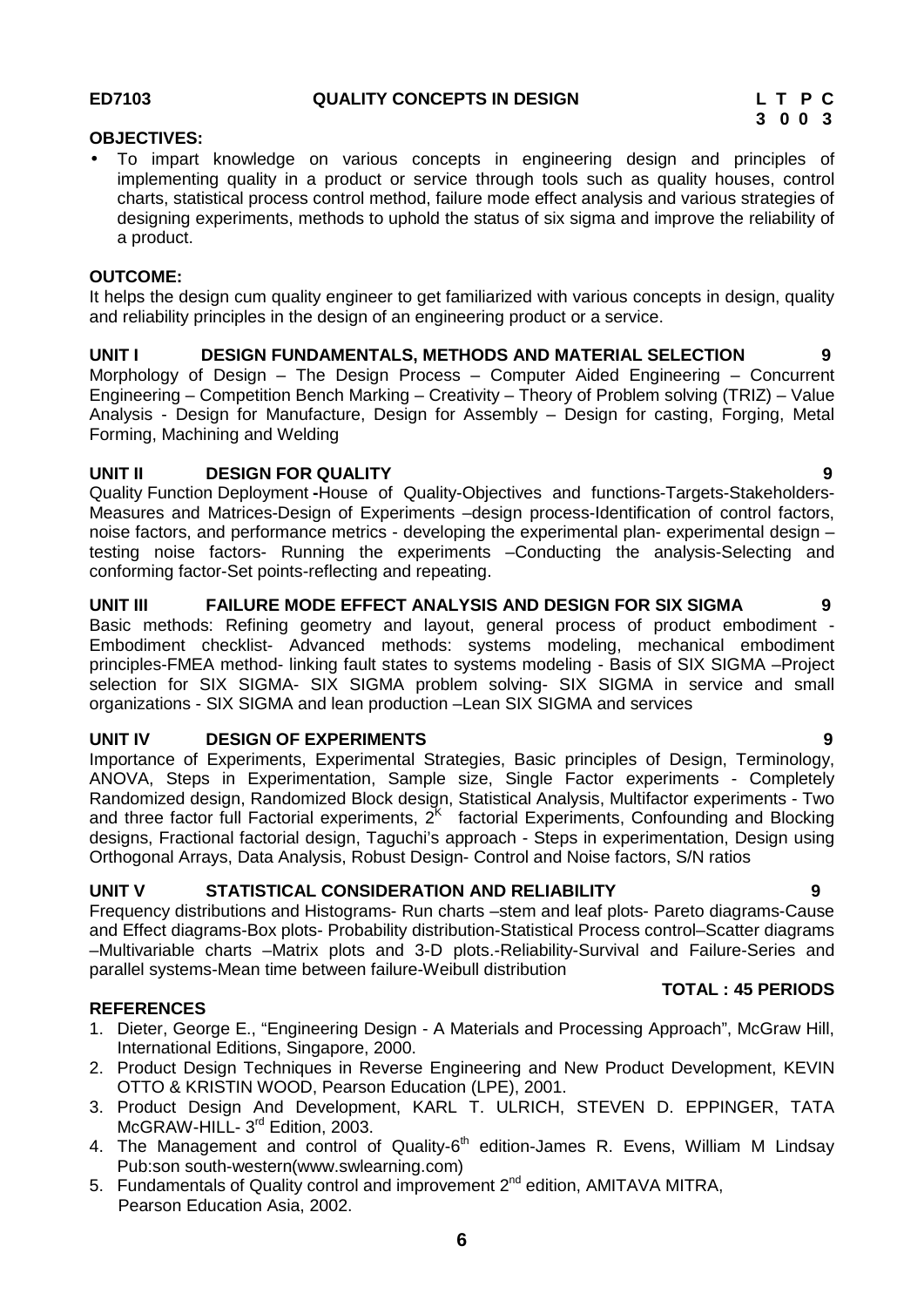**7**

- 6. Montgomery, D.C., Design and Analysis of experiments, John Wiley and Sons, 2003.
- 7. Phillip J.Rose, Taguchi techniques for quality engineering, McGraw Hill, 1996.

**OBJECTIVES:**

- To understand the Fundamentals of Vibration and its practical applications
- To understand the working principle and operations of various vibration measuring instruments
- To understand the various Vibration control strategies

# **OUTCOME:**

To make the students understand the basics of vibration, its importance in engineering field. Since vibration is a critical problem today in engineering industries, the students are equipped with the working operations of various vibration measuring instruments, vibration control and analysis techniques in the engineering field.

# **UNIT I FUNDAMENTALS OF VIBRATION 10**

Introduction -Sources Of Vibration-Mathematical Models- Displacement, velocity and Acceleration- Review Of Single Degree Freedom Systems -Vibration isolation Vibrometers and accelerometers - .Response To Arbitrary and non- harmonic Excitations – Transient Vibration –Impulse loads- Critical Speed Of Shaft-Rotor systems.

# **UNIT II TWO DEGREE FREEDOM SYSTEM 7**

Introduction-Free Vibration Of Undamped And Damped- Forced Vibration With Harmonic Excitation System –Coordinate Couplings And Principal Coordinates

# **UNIT III MULTI-DEGREE FREEDOM SYSTEM AND CONTINUOUS SYSTEM 9**

Multi Degree Freedom System -Influence Coefficients and stiffness coefficients- Flexibility Matrix and Stiffness Matrix – Eigen Values and Eigen Vectors-Matrix Iteration Method –Approximate Methods: Dunkerley, Rayleigh's, and Holzer Method -Geared Systems-Eigen Values & Eigen vectors for large system of equations using sub space, Lanczos method - Continuous System: Vibration of String, Shafts and Beams

# **UNIT IV VIBRATION CONTROL 9**

Specification of Vibration Limits –Vibration severity standards- Vibration as condition Monitoring tool-Vibration Isolation methods- -Dynamic Vibration Absorber, Torsional and Pendulum Type Absorber- Damped Vibration absorbers-Static and Dynamic Balancing-Balancing machines-Field balancing – Vibration Control by Design Modification- - Active Vibration Control

# **UNIT V EXPERIMENTAL METHODS IN VIBRATION ANALYSIS 10**

Vibration Analysis Overview - Experimental Methods in Vibration Analysis.-Vibration Measuring Instruments - Selection of Sensors- Accelerometer Mountings. -Vibration Exciters-Mechanical, Hydraulic, Electromagnetic And Electrodynamics –Frequency Measuring Instruments-. System Identification from Frequency Response -Testing for resonance and mode shapes

# **T= 30, TOTAL = 75 PERIODS**

# **\*\* a Term Project must be given for Assessment – 3 (Compulsory)**

# **REFERENCES**

- 1. Rao, S.S.," Mechanical Vibrations," Addison Wesley Longman, 1995.
- 2. Thomson, W.T. "Theory of Vibration with Applications", CBS Publishers and Distributors, New Delhi, 1990
- 3. Ramamurti. V, "Mechanical Vibration Practice with Basic Theory", Narosa, New Delhi, 2000.
- 4. S. Graham Kelly & Shashidar K. Kudari, "Mechanical Vibrations", Tata McGraw–Hill Publishing Com. Ltd New Delhi,2007

# **ED7104 VIBRATION ANALYSIS AND CONTROL\*\* L T P C 3 0 2 4**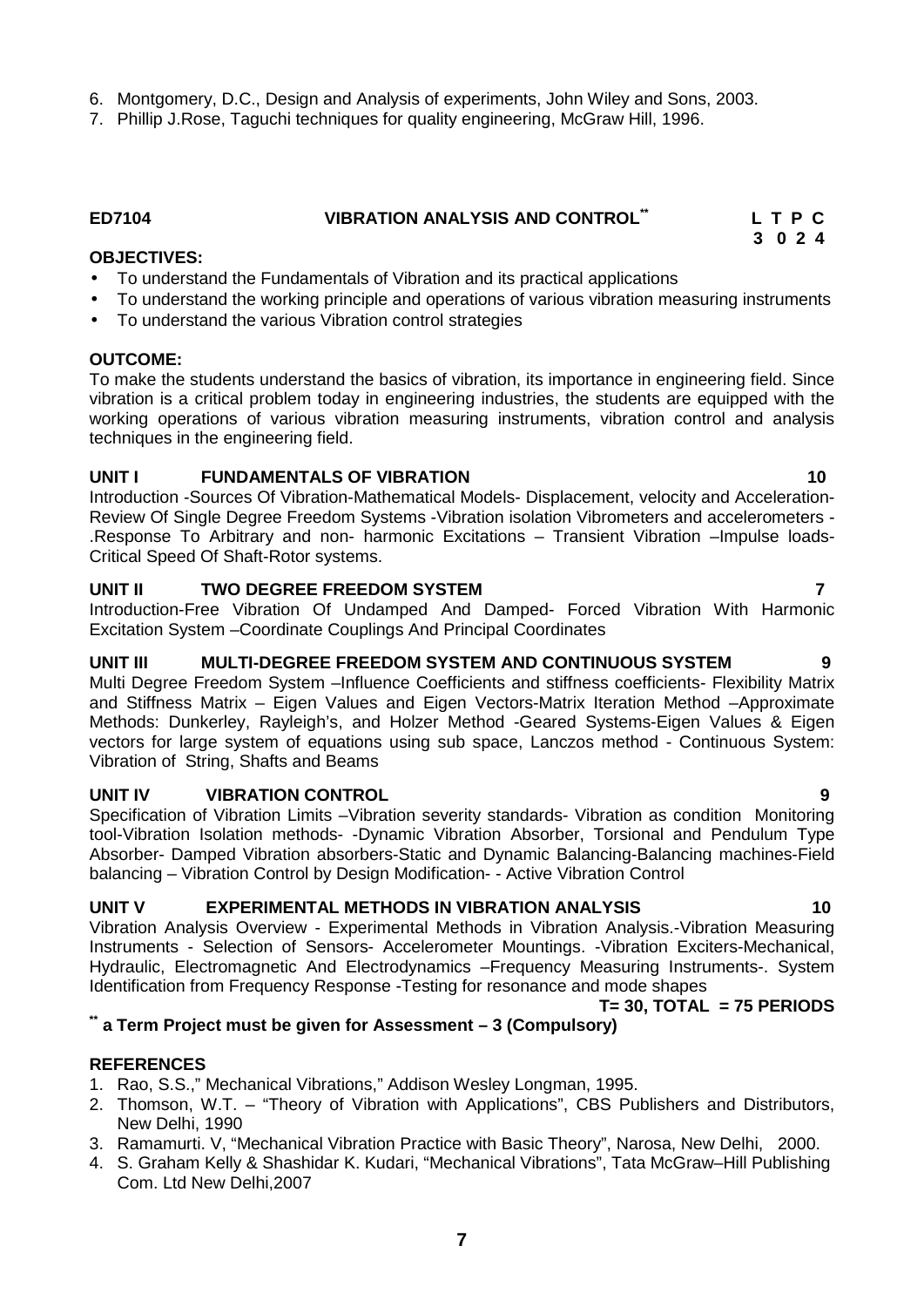# **ED7111 CAD LABORATORY L T P C**

## **OBJECTIVES:**

 To impart knowledge on how to prepare drawings for various mechanical components using any commercially available 3D modeling software's

# **OUTCOME:**

- With laboratory classes, it helps the students to get familiarized with the computer applications in design and preparing drawings for various mechanical components.
- **CAD** Introduction.
- **Sketcher**
- **Solid modeling** –Extrude, Revolve, Sweep, etc and Variational sweep, Loft ,etc
- **Surface modeling** –Extrude, Sweep, Trim ..etc and Mesh of curves, Free form etc
- **Feature manipulation** Copy, Edit, Pattern, Suppress, History operations etc.
- **Assembly**-Constraints, Exploded Views, Interference check
- **Drafting**-Layouts, Standard & Sectional Views, Detailing & Plotting.

Exercises in Modeling and drafting of Mechanical Components - Assembly using Parametric and feature based Packages like PRO-E / SOLID WORKS /CATIA / NX etc

**TOTAL = 30 PERIODS**

#### **ED7201 FINITE ELEMENT METHODS IN MECHANICAL DESIGN L T P C 3 1 0 4**

#### **OBJECTIVES:**

 To develop a thorough understanding of the basic principles of the finite element analysis techniques with an ability to effectively use the tools of the analysis for solving practical problems arising in engineering design

# **OUTCOME:**

Upon understanding this course the students will be able to

- Understand how to mathematically model physical systems and solve using numerical techniques.
- Select appropriate element and boundary conditions for various 1D, 2D Boundary problems.
- Apply various solution techniques to solve Boundary value problems and Eigen value problems

**UNIT I FINITE ELEMENT ANALYSIS OF ONE DIMENSIONAL PROBLEMS 11+3** Historical Background – Weighted Residual Methods - Basic Concept of FEM – Variational Formulation of B.V.P. – Ritz Method – Finite Element Modelling – Element Equations – Linear and Quadratic Shape functions – Bar, Beam Elements – Bars and beams of arbitrary orientation - Applications to Heat Transfer problems.

**UNIT II FINITE ELEMENT ANALYSIS OF TWO DIMENSIONAL PROBLEMS 10+3** Basic Boundary Value Problems in two-dimensions – Triangular, quadrilateral, higher order elements – Poisson's and Laplace's Equation – Weak Formulation – Element Matrices and Vectors – Application to scalar variable problem

Introduction to Theory of Elasticity – Plane Stress – Plane Strain and Axisymmetric Formulation – Principle of virtual work – Element matrices using energy approach – Examples related to one-dimensional and two-dimensional problems.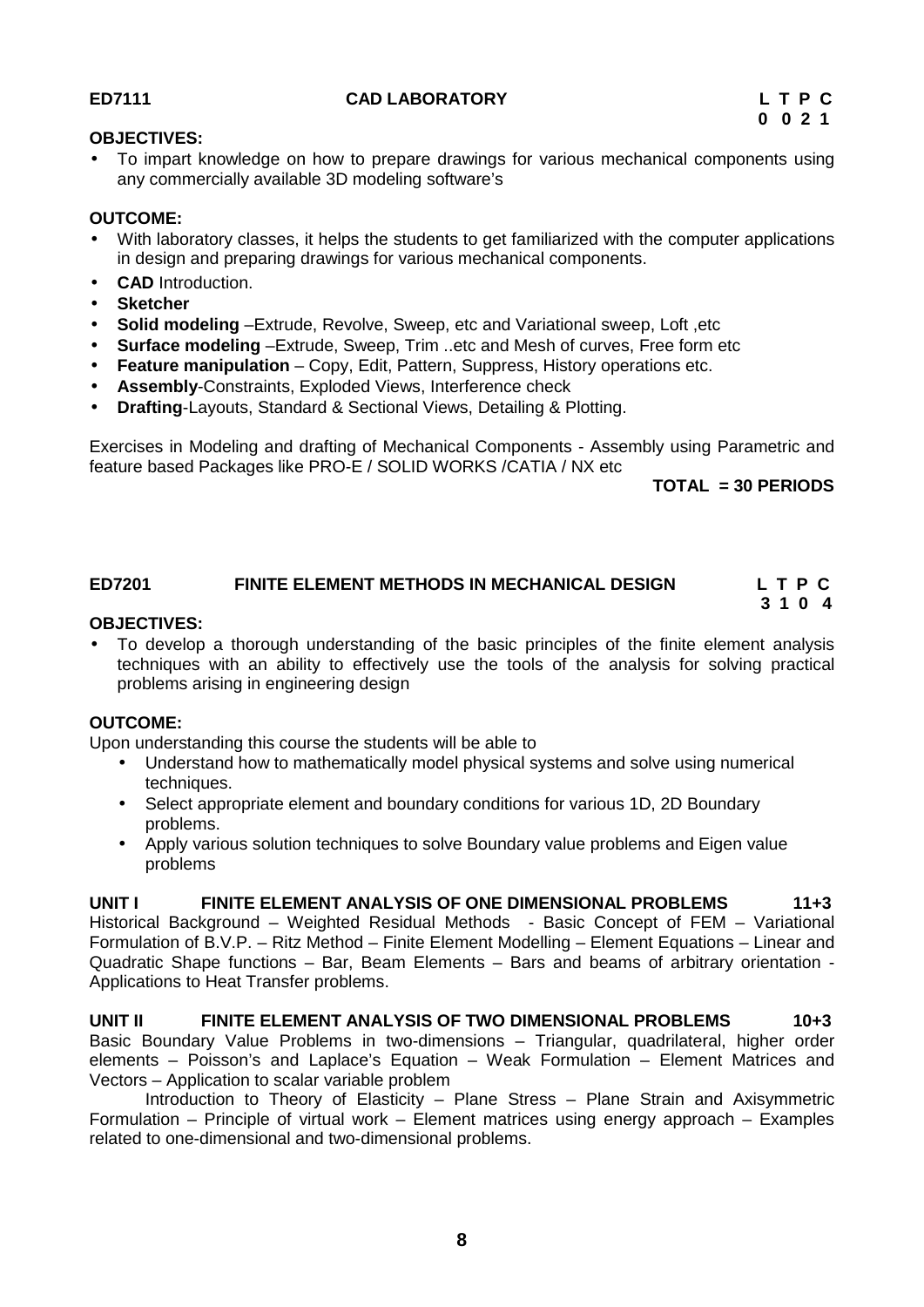# **9**

# **UNIT III ISO-PARAMETRIC FORMULATION 8+3**

Natural Co-ordinate Systems – Lagrangian Interpolation Polynomials – Isoparametric Elements – Formulation – Numerical Integration – Gauss quadrature – one-, two- and three-dimensional triangular elements formulation – rectangular elements – Serendipity elements - Illustrative Examples.

# **UNIT IV SOLUTION TECHNIQUES 8+3**

Inversion Method, Decomposition Method, Banded Solver method, Skyline procedure method, Band width reduction Techniques, Front width Methods, Free meshing and Mapped Meshing

# **UNIT V SPECIAL TOPICS 8+3**

Dynamic Analysis – Equation of Motion – Mass & damping matrices – Free Vibration analysis – Natural frequencies of Longitudinal, Transverse and torsional vibration – Introduction to transient field problems. Non-linear analysis. Use of softwares – h & p elements – special element formulation – Solution techniques – Explicit & Implicit methods

# **NOTE**

At the post-graduate level of instruction the contact hours are to be supplemented by self study by students. As for the examination, modelling considerations, choice of elements, boundary conditions, loading conditions, and basic procedures only need to be emphasized without expecting a complete numerical solution to practical problems.

- REFERENCES<br>1. \*Zienkiewicz.O.C, Taylor.R.L,& Zhu,J.Z "The Finite Element Method: Its Basis & Fundamentals", Butterworth-Heinemann (An imprint of Elsevier), First printed in India 2007, India Reprint ISBN:978-81-312-1118-2, published by Elsevier India Pvt. Ltd., New Delhi.
- 2. \*\*Cook, R.D., Malkus, D. S., Plesha,M.E., and Witt,R.J " Concepts and Applications of Finite Element Analysis", Wiley Student Edition, 4<sup>th</sup> Edition, First Reprint 2007, Authorized reprint by Wiley India(P) Ltd., New Delhi, ISBN-13 978-81-265-1336-9
- 3. \*\*\*Zienkiewicz.O.C, Taylor.R.L "The Finite Element Method" McGraw Hill International Editions, Fourth Edition, 1991, Volume 2 (Chapters 7&8)
- 4. Reddy, J.N., "Introduction to Non-Linear Finite Element Analysis", Oxford Uniiversity Press, 2008
- 5. Rao,S.S., "The Finite Element Method in Engineering", Butterworth-Heinemann(An imprint of Elsevier), reprinted 2006,2007, Published by Elsevier India Pvt. Ltd., New Delhi, Indian Reprint ISBN: 978-81-8147-885-6
- 6. Huebner,K.H., Dewhirst,D.L.,Smith,D.E & Byron,T.G., "The Finite Element Method for Engineers", Wiley Student Edition, Fourth Edition 2004,John Wiley&Sons(Asia)Pve.Ltd., ISBN: 9812-53-154-8
- 7. Ramamurthi, V., "Finite Element Method in Machine Design", Narosa Publishing House, January 2009, ISBN: 978-81-7319-965-3

# **ED7202 MECHANISMS DESIGN AND SIMULATION**<sup>\*\*</sup>

# **OBJECTIVES:**

 To develop a thorough understanding of the various mechanisms and its design and simulation with an ability to effectively use the various mechanisms in real life problems.

# **OUTCOME:**

 It helps the students to get familiarized with the advanced mechanisms which are necessary to design and simulate mechanisms.

**TOTAL: 60 PERIODS**

| L T P C |  |  |
|---------|--|--|
| 3024    |  |  |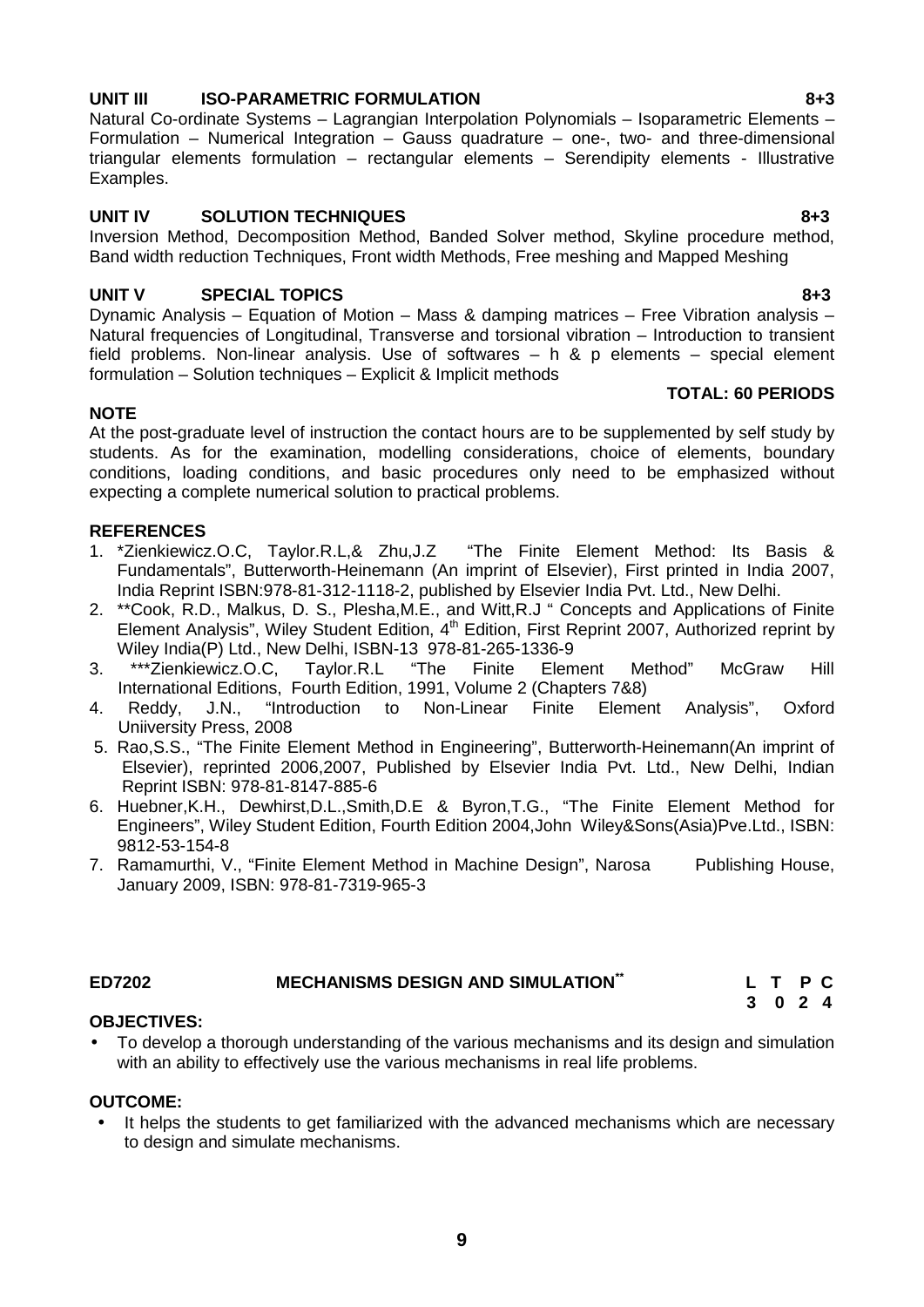# **UNIT I INTRODUCTION 9**

Review of fundamentals of kinematics-classifications of mechanisms-components of mechanisms – mobility analysis – formation of one D.O.F. multi loop kinematic chains, Network formula – Gross motion concepts-Basic kinematic structures of serial and parallel robot manipulators-Compliant mechanisms-Equivalent mechanisms.

# **UNIT II KINEMATIC ANALYSIS 9**

Position Analysis – Vector loop equations for four bar, slider crank, inverted slider crank, geared five bar and six bar linkages. Analytical methods for velocity and acceleration Analysis– four bar linkage jerk analysis. Plane complex mechanisms-auxiliary point method. Spatial RSSR mechanism-Denavit-Hartenberg Parameters – Forward and inverse kinematics of robot manipulators.

# **UNIT III PATH CURVATURE THEORY, COUPLER CURVE 9**

Fixed and moving centrodes, inflection points and inflection circle. Euler Savary equation, graphical constructions – cubic of stationary curvature. Four bar coupler curve-cusp-crunode coupler driven six-bar mechanisms-straight line mechanisms

# **UNIT IV SYNTHESIS OF FOUR BAR MECHANISMS 9**

Type synthesis – Number synthesis – Associated Linkage Concept. Dimensional synthesis – function generation, path generation, motion generation. Graphical methods-Pole techniqueinversion technique-point position reduction-two, three and four position synthesis of four- bar mechanisms. Analytical methods- Freudenstein's Equation-Bloch's Synthesis.

#### **UNIT V SYNTHESIS OF COUPLER CURVE BASED MECHANISMS & CAM MECHANISMS 9**

Cognate Lingages-parallel motion Linkages. Design of six bar mechanisms-single dwell-double dwell-double stroke. Geared five bar mechanism-multi-dwell. Cam Mechanisms- determination of optimum size of cams. Mechanism defects.

Study and use of Mechanism using Simulation Soft-ware packages. Students should design and fabricate a mechanism model as term project.

# **\*\* a Term Project must be given for Assessment – 3 (Compulsory)**

# **REFERENCES**

- 1. Robert L.Norton., "Design of Machinery",Tata McGraw Hill, 2005.
- 2. Sandor G.N., and Erdman A.G., "Advanced Mechanism Design Analysis and Synthesis", Prentice Hall, 1984.
- 3. Uicker, J.J., Pennock, G. R. and Shigley, J.E., "Theory of Machines and Mechanisms", Oxford University Press, 2005.
- 4. Amitabha Ghosh and Asok Kumar Mallik, "Theory of Mechanism and Machines", EWLP, Delhi, 1999.
- 5. Kenneth J, Waldron, Gary L. Kinzel, "Kinematics, Dynamics and Design of Machinery", John Wiley-sons, 1999.
- 6. Ramamurti, V., "Mechanics of Machines", Narosa, 2005.

# **ED7203 MECHANICAL BEHAVIOR OF MATERIALS L T P C**

# **OBJECTIVES:**

 To know the mechanical behaviour of both metallic and non-metallic materials under different loading and temperature conditions.

# **OUTCOME:**

 To familiarize the researchers in the area of material behaviour under different loading and selection of materials for the design of engineering structures.

**T =30, TOTAL: 75 PERIODS**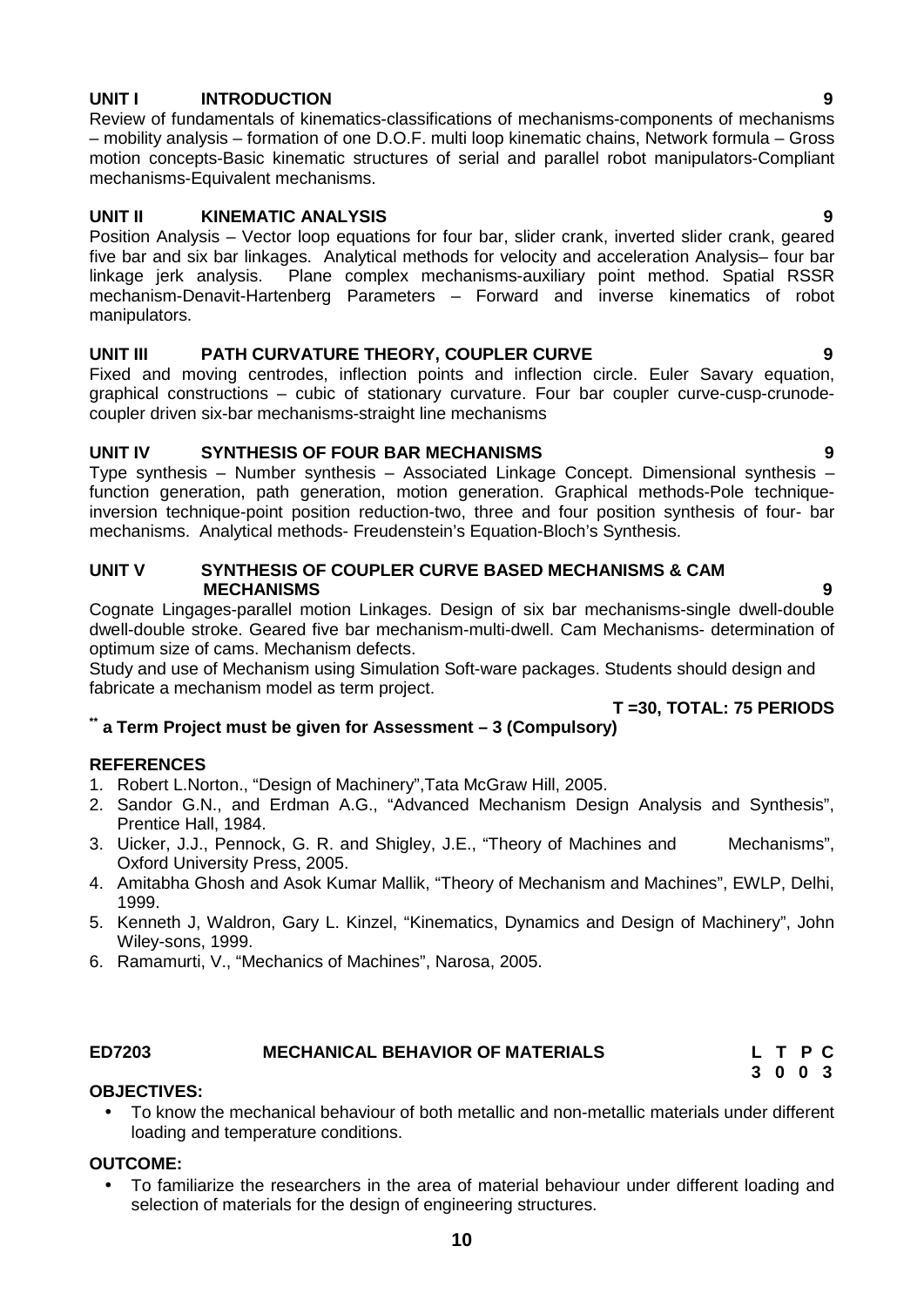Dual phase steels, High strength low alloy (HSLA) steel, Transformation induced plasticity (TRIP) Steel, Maraging steel, Nitrogen steel – Intermetallics, Ni and Ti aluminides – smart materials, shape memory alloys – Metallic glass and nano crystalline materials.

#### **UNIT V NON METALLIC MATERIALS 7**

Polymeric materials – Formation of polymer structure – Production techniques of fibers, foams, adhesives and coating – structure, properties and applications of engineering polymers – Advanced structural ceramics, WC, TIC, TaC, Al<sub>2</sub>O3, SiC, Si<sub>3</sub>N<sub>4</sub> CBN and diamond – properties, processing and applications.

#### **REFERENCES**

- 1. George E.Dieter, Mechanical Metallurgy, McGraw Hill, 1988
- 2. Thomas H. Courtney, Mechanical Behavior of Materials, (2<sup>nd</sup> edition), McGraw Hill, 2000
- 3. Charles, J.A., Crane, F.A.A. and Fumess, J.A.G., Selection and use of engineering materials, (34d edition), Butterworth-Heiremann, 1997.
- 4. Flinn, R.A., and Troian, P.K., Engineering Materials and their Applications, (4<sup>th</sup> Edition) Jaico, 1999.
- 5. Metals Hand book, Vol.10, Failure Analysis and Prevention, (10<sup>th</sup> Edition), Jaico, 1999.
- 6. Ashby M.F., materials selection in Mechanical Design  $2^{nd}$  Edition, Butter worth 1999.
- 7. www.astm.org/labs/pages/131350.htm.

# **ED7204 INTEGRATED MECHANICAL DESIGN L T P C (Use of Approved Data Book Is Permitted) 3 1 0 4**

#### **OBJECTIVE:**

 To know the integrated design procedure of different machine elements for mechanical applications.

#### **OUTCOME:**

 This will familiarize the students with the concepts of integration of design of machines and structures.

### **UNIT I BASIC CONCEPTS OF MATERIAL BEHAVIOR 12**

Elasticity in metals and polymers– Strengthening mechanisms, work hardening, solid solutioning, grain boundary strengthening, poly phase mixture, precipitation, particle, fibre and dispersion strengthening. Effect of temperature, strain and strain rate on plastic behaviour – Super plasticity –. Griffith's theory,– Ductile, brittle transition in steel – High temperature fracture,

creep – Larson Miller parameter – Deformation and fracture mechanism maps.

#### **UNIT II BEHAVIOUR UNDER DYNAMIC LOADS AND DESIGN APPROACHES 10**

Stress intensity factor and fracture toughness – Fatigue, low and high cycle fatigue test, crack<br>initiation and propagation mechanisms and Paris law.- Safe life, Stress-life, strain-life and fail mechanisms and Paris law.- Safe life, Stress-life, strain-life and fail safe design approaches -Effect of surface and metallurgical parameters on fatigue – Fracture of non metallic materials – Failure analysis, sources of failure, procedure of failure analysis.

#### **UNIT III SELECTION OF MATERIALS 10**

properties, strength, toughness, fatigue and creep – Selection for surface durability corrosion and wear resistance – Relationship between materials selection and processing – Case studies in materials selection with relevance to aero, auto, marine, machinery and nuclear applications – Computer aided materials selection.

Motivation for selection, cost basis and service requirements – Selection for mechanical

# **UNIT IV MODERN METALLIC MATERIALS 8**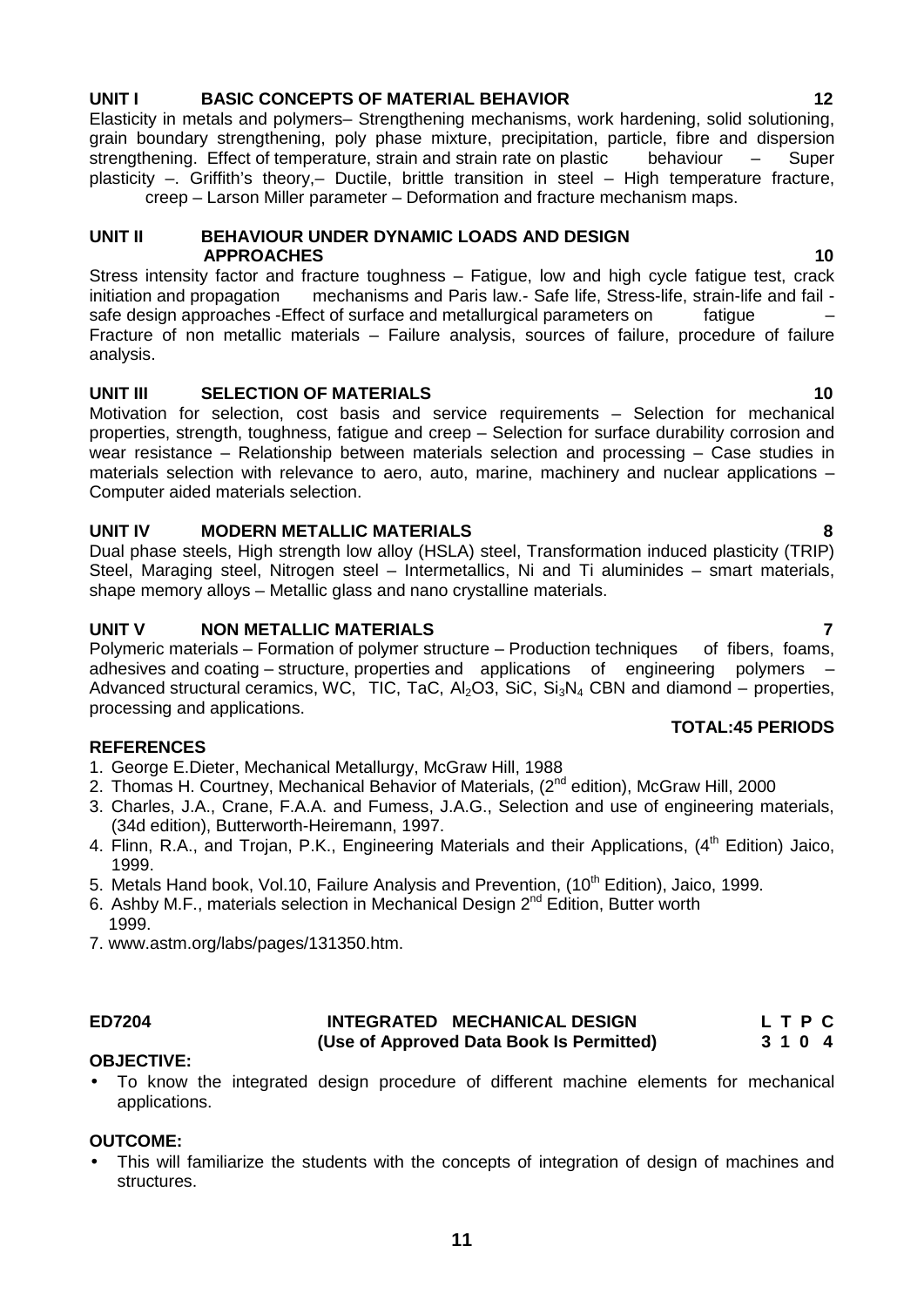# **12**

# **UNIT I FUNDAMENTALS AND DESIGN OF SHAFTS 8**

Phases of design – Standardization and interchangeability of machine elements - Process and Function Tolerances – Individual and group tolerances – Selection of fits for different design situations – Design for assembly and modular constructions – Concepts of integration –BIS, ISO, DIN, BS, ASTM Standards.

Oblique stresses – Transformation Matrix – Principal stresses – Maximum shear stress - Theories of Failure – Ductile vs. brittle component design -

Analysis and Design of shafts for different applications – integrated design of shaft, bearing and casing – Design for rigidity

# **UNIT II DESIGN OF GEARS AND GEAR BOXES 12**

Principles of gear tooth action – Gear correction – Gear tooth failure modes – Stresses and loads – Component design of spur, helical, bevel and worm gears – Design for sub assembly – Integrated design of speed reducers and multi-speed gear boxes – application of software packages.

# **UNIT III BRAKES & CLUTCHES 7**

Dynamics and thermal aspects of brakes and clutches – Integrated design of brakes and clutches for machine tools, automobiles and mechanical handling equipments.

# **UNIT IV INTEGRATED DESIGN 18**

Integrated Design of systems consisting of shaft, bearings, springs, motor, gears, belt, rope, chain, pulleys, Cam & Follower, flywheel etc. Example - Design of Elevators, Escalators, Gear Box, Valve gear Mechanisms, Machine Tools

**T=15, TOTAL**: **60 PERIODS**

### **The Pattern of Question Paper will consist one Question from Unit – 4 for 50% of total marks.**

# **\*\* a Term Project must be given for Assessment – 3 (Compulsory)**

# **REFERENCES**

- 1. Norton L. R., "Machine Design An Integrated Approach" Pearson Education, 2005
- 2. Newcomb, T.P. and Spur, R.T., "Automobile Brakes and Braking Systems", Chapman and Hall, 2<sup>nd</sup> Edition, 1975.
- 3. Maitra G.M., "Hand Book of Gear Design", Tata McGraw Hill, 1985.
- 4. Shigley, J.E., "Mechanical Engineering Design", McGraw Hill, 1986.
- 5. Prasad. L. V., "Machine Design", Tata McGraw Hill, New Delhi, 1992.
- 6. Alexandrov, M., Materials Handling Equipments, MIR Publishers, 1981.
- 7. Boltzharol, A., Materials Handling Handbook, The Ronald Press Company, 1958.

# **Approved Data Books**

- 1. P.S.G. Tech., "Design Data Book", Kalaikathir Achchagam, Coimbatore, 2003.
- 2. Lingaiah. K. and Narayana Iyengar, "Machine Design Data Hand Book", Vol. 1 & 2, Suma Publishers, Bangalore, 1983

#### **ED7211 ANALYSIS AND SIMULATION LABORATORY L T P C 0 0 2 1**

# **OBJECTIVES:**

 At the end of this course the students would have developed a thorough understanding of the Computer Aided Finite Element Analysis packages with an ability to effectively use the tools of the analysis for solving practical problems arising in engineering design

# **OUTCOME:**

• It helps the students to get familiarized with the Computer Aided Finite Element Analysis packages which are necessary to solve the engineering problems numerically.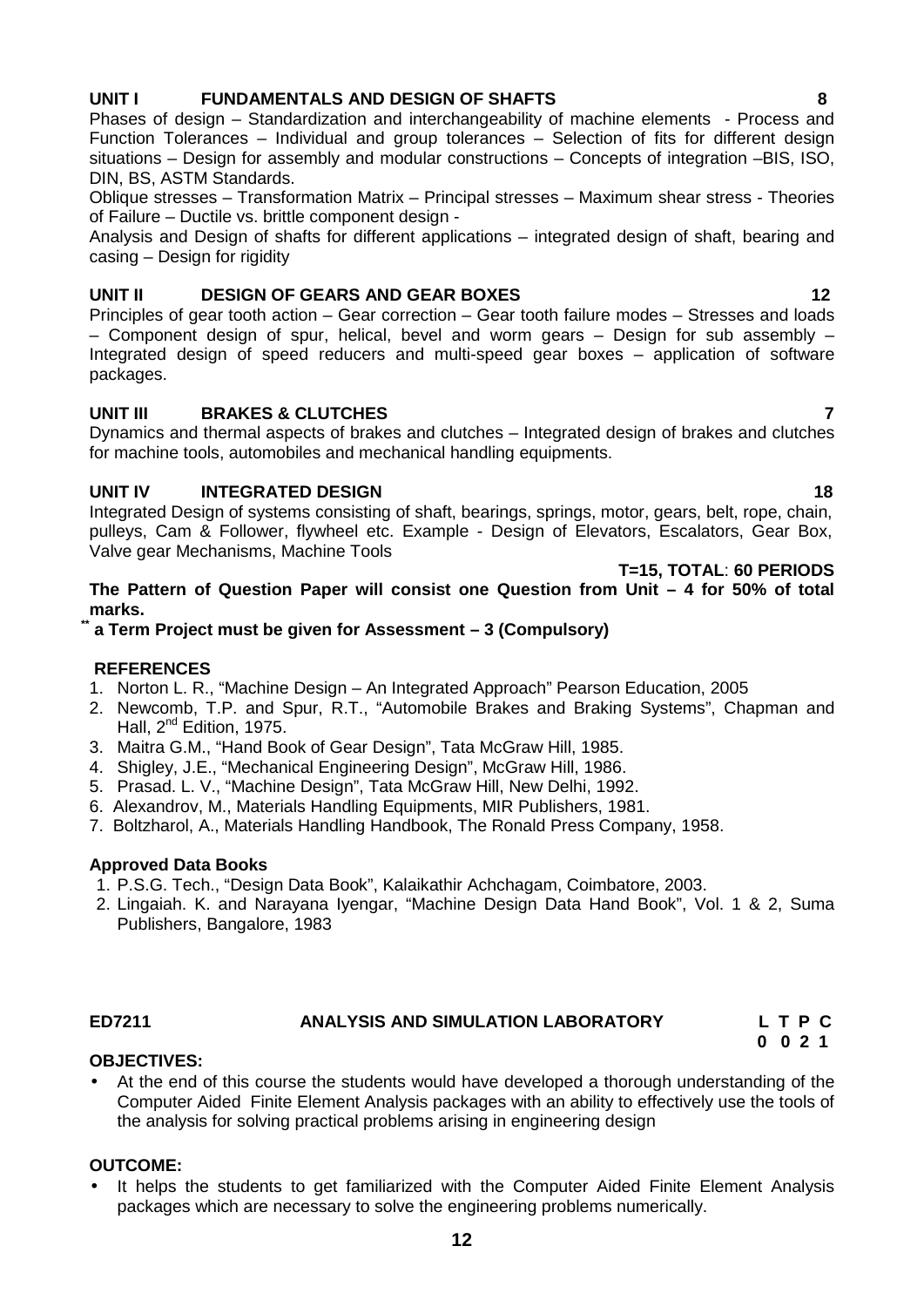Analysis of Mechanical Components – Use of FEA Packages like ANSYS/ NASTRAN etc., Exercises shall include analysis of

- i) Machine elements under Static loads
- ii) Thermal Analysis of mechanical systems
- iii) Modal Analysis
- iv) Machine elements under Dynamic loads
- v) Non-linear systems

Use of kinematics and dynamics simulation software like ADAMS, MATLAB. Analysis of velocity and acceleration for mechanical linkages of different mechanisms.

**TOTAL: 30 PERIODS**

**TOTAL : 45 PERIODS**

**3 0 0 3**

# **ED7212 DESIGN PROJECT L T P C**

# **0 0 3 2**

#### **OBJECTIVES:**

 The main objective is to give an opportunity to the student to achieve integrated mechanical design of a product through parts design assembly preparation of manufacturing drawings.

#### **GUIDELINE FOR REVIEW AND EVALUATION**

Each students works under a project supervisor. The product system /component(s) to be designed may be decided in consultation with the supervisor and if possible with an industry. A project report to be submitted by the student which will be reviewed and evaluated for internal assessment by a Committee constituted by the Head of the Department. At the end of the semester examination the project work is evaluated based on oral presentation and the project report jointly by external and internal examiners

#### **OUTCOMES:**

- Use of design principles and develop conceptual and engineering design of any components.
- Ability to integrate the parts design with assembly and ability to prepare manufacturing drawings.

#### **ED7001 OPTIMIZATION TECHNIQUES IN DESIGN L T P C**

#### **OBJECTIVES:**

 To impart knowledge on various categories of existing engineering problems and solutions to such problems through different optimization techniques and approaches.

#### **OUTCOME:**

methods.

It helps the engineers to get familiarized with the different approaches of optimizing (maximizing or minimizing) an engineering problem or a function which is essentially required in industries today.

#### **UNIT I UNCONSTRAINED OPTIMIZATION TECHNIQUES 10**

Introduction to optimum design - General principles of optimization – Problem formulation & their classifications - Single variable and multivariable optimization, Techniques of unconstrained minimization – Golden section, Random, pattern and gradient search methods – Interpolation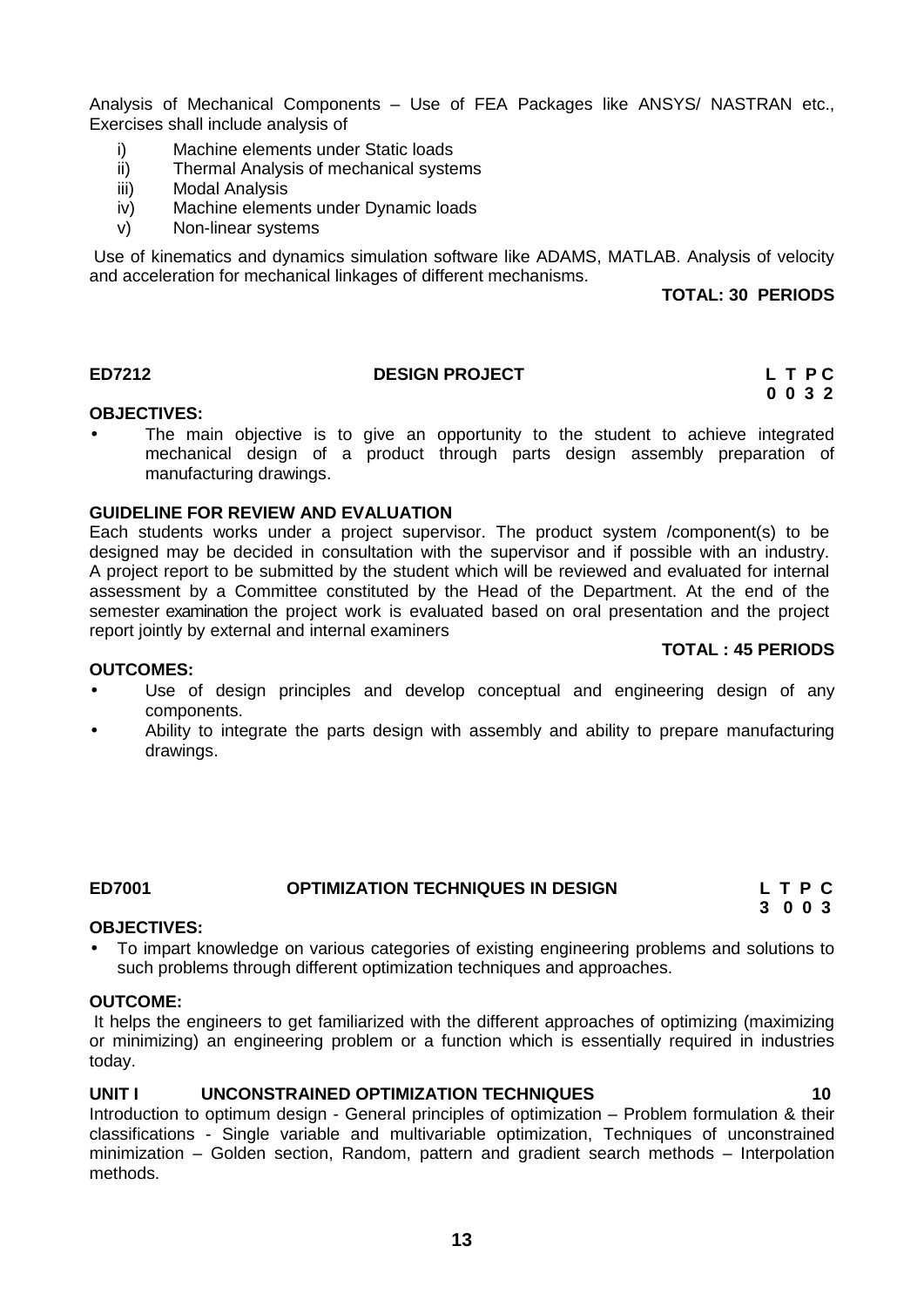# **UNIT II CONSTRAINED OPTIMIZATION TECHNIQUES 10**

Optimization with equality and inequality constraints - Direct methods – Indirect methods using penalty functions, Lagrange multipliers - Geometric programming

# **UNIT III ADVANCED OPTIMIZATION TECHNIQUES 10**

Multi stage optimization – dynamic programming; stochastic programming; Multi objective optimization, Genetic algorithms and Simulated Annealing techniques; Neural network & Fuzzy logic principles in optimization.

# **UNIT IV STATIC APPLICATIONS 8**

Structural applications – Design of simple truss members - Design applications – Design of simple axial, transverse loaded members for minimum cost, weight – Design of shafts and torsionally loaded members – Design of springs.

# **UNIT V DYNAMIC APPLICATIONS 7**

Dynamic Applications – Optimum design of single, two degree of freedom systems, vibration absorbers. Application in Mechanisms – Optimum design of simple linkage mechanisms.

# **REFERENCES**

- 1. Rao, Singaresu, S., "Engineering Optimization Theory & Practice", New Age International (P) Limited, New Delhi, 2000.
- 2. Johnson Ray, C., "Optimum design of mechanical elements", Wiley, John & Sons, 1990.
- 3. Kalyanamoy Deb, "Optimization for Engineering design algorithms and Examples", Prentice Hall of India Pvt. 1995.
- 4. Goldberg, D.E., "Genetic algorithms in search, optimization and machine", Barnen, Addison- Wesley, New York, 1989.

# **ED7003 COMPOSITE MATERIALS AND MECHANICS L T P C**

# **OBJECTIVES:**

- To understand the fundamentals of composite material strength and its mechanical behavior
- Understanding the analysis of fiber reinforced Laminate design for different combinations of plies with different orientations of the fiber.
- Thermo-mechanical behavior and study of residual stresses in Laminates during processing.
- Implementation of Classical Laminate Theory (CLT) to study and analysis for residual stresses in an isotropic layered structure such as electronic chips.

### **OUTCOME:**

 At the end of the course the students will be in position to understand the mechanics and design related to layered components such as fiber reinforced polymer composites, isotropic layered structures (example electronic chips) etc and its manufacturing methodologies.

# **UNIT I INTRODUCTION TO COMPOSITE MATERIALS 10**

Definition-Matrix materials-polymers-metals-ceramics - Reinforcements: Particles, whiskers, inorganic fibers, metal filaments- ceramic fibers- fiber fabrication- natural composite wood, Jute - Advantages and drawbacks of composites over monolithic materials. Mechanical properties and applications of composites, Particulate-Reinforced composite Materials, Dispersion-Strengthened composite, Fiber-reinforced composites Rule of mixtures-Characteristics of fiber-Reinforced composites, Manufacturing fiber and composites,

# **UNIT II MANUFACTURING OF COMPOSITES 10**

Manufacturing of Polymer Matrix Composites (PMCs)-handlay-up, spray technique, filament winding, Pultrusion, Resin Transfer Moulding (RTM)-, bag moulding, injection moulding, Sandwich

# **3 0 0 3**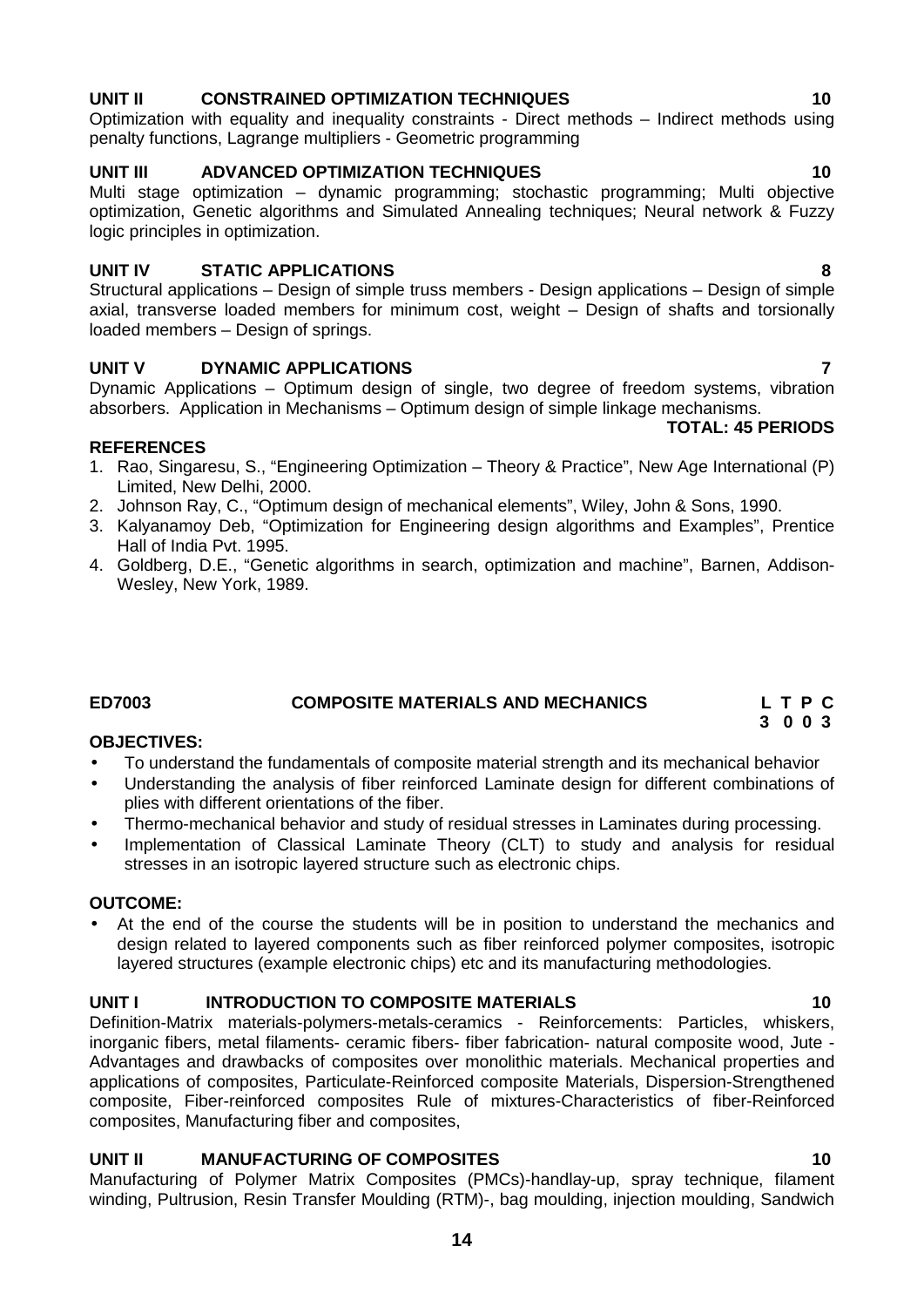Mould Composites (SMC) - Manufacturing of Metal Matrix Composites (MMCs) - Solid state, liquid state,vapour state processing, Manufacturing of Ceramic Matrix Composites (CMCs) –hot pressing-reaction bonding process-infiltration technique, direct oxidation- interfaces

# **UNIT III INTRODUCTION, LAMINA CONSTITUTIVE EQUATIONS 12**

Lamina Constitutive Equations: Lamina Assumptions – Macroscopic Viewpoint. Generalized Hooke's Law. Reduction to Homogeneous Orthotropic Lamina – Isotropic limit case, Orthotropic Stiffness matrix  $(Q_{ii})$ , Definition of stress and Moment Resultants. Strain Displacement relations. Basic Assumptions of Laminated anisotropic plates. Laminate Constitutive Equations – Coupling Interactions, Balanced Laminates, Symmetric Laminates, Angle Ply Laminates, Cross Ply Laminates. Laminate Structural Moduli. Evaluation of Lamina Properties from Laminate Tests. Quasi-Isotropic Laminates. Determination of Lamina stresses within Laminates.

### **UNIT IV LAMINA STRENGTH ANALYSIS AND ANALYSIS OF LAMINATED FLAT PLATES 8**

Introduction - Maximum Stress and Strain Criteria. Von-Misses Yield criterion for Isotropic Materials. Generalized Hill's Criterion for Anisotropic materials. Tsai-Hill's Failure Criterion for Composites. Tensor Polynomial (Tsai-Wu) Failure criterion. Prediction of laminate Failure Equilibrium Equations of Motion. Energy Formulations. Static Bending Analysis. Buckling Analysis. Free Vibrations – Natural Frequencies

# **UNIT V THERMAL ANALYSIS 5**

Assumption of Constant Co-efficient of Thermal Expansion (C.T.E.) - Modification of Hooke's Law. Modification of Laminate Constitutive Equations. Orthotropic Lamina C.T.E's. C.T.E's for special Laminate Configurations – Unidirectional, Off-axis, Symmetric Balanced Laminates, Zero C.T.E laminates, Thermally Quasi-Isotropic Laminates

# **REFERENCES**

- 1. Gibson, R.F., Principles of Composite Material Mechanics, McGraw-Hill, 1994, Second Edition - CRC press in progress.
- 2. Hyer, M.W., "Stress Analysis of Fiber Reinforced Composite Materials", McGraw-Hill, 1998
- 3. Issac M. Daniel and Ori Ishai, "Engineering Mechanics of Composite Materials", Oxford University Press-2006, First Indian Edition - 2007
- 4. Mallick, P.K., Fiber –"Reinforced Composites: Materials, Manufacturing and Design", Maneel Dekker Inc, 1993.
- 5. Halpin, J.C., "Primer on Composite Materials, Analysis", Techomic Publishing Co., 1984.
- 6. Agarwal, B.D., and Broutman L.J., "Analysis and Performance of Fiber Composites", John Wiley and Sons, New York, 1990.
- 7. Mallick, P.K. and Newman, S., (edition), "Composite Materials Technology: Processes and Properties", Hansen Publisher, Munish, 1990.
- 8. Madhujit Mukhopadhyay, "Mechanics of Composite Materials and Structures", University Press (India) Pvt. Ltd., Hyderabad, 2004 (Reprinted 2008)
- 9. Chung, Deborah D.L., "Composite Materials: Science and Applications", Ane Books Pvt. Ltd./Springer, New Delhi, 1<sup>st</sup> Indian Reprint, 2009

# **ED7005 DESIGN OF MATERIAL HANDLING EQUIPMENTS L T P C (Use of Approved Data Book Is Permitted) 3 0 0 3**

# **OBJECTIVES:**

 To impart students on the need, use, application and design of different material handling techniques, equipments and machines used in common use and in industrial sector

# **OUTCOME:**

 The course would familiarize the student on the technique to select suitable material handling equipment and design them based on the need.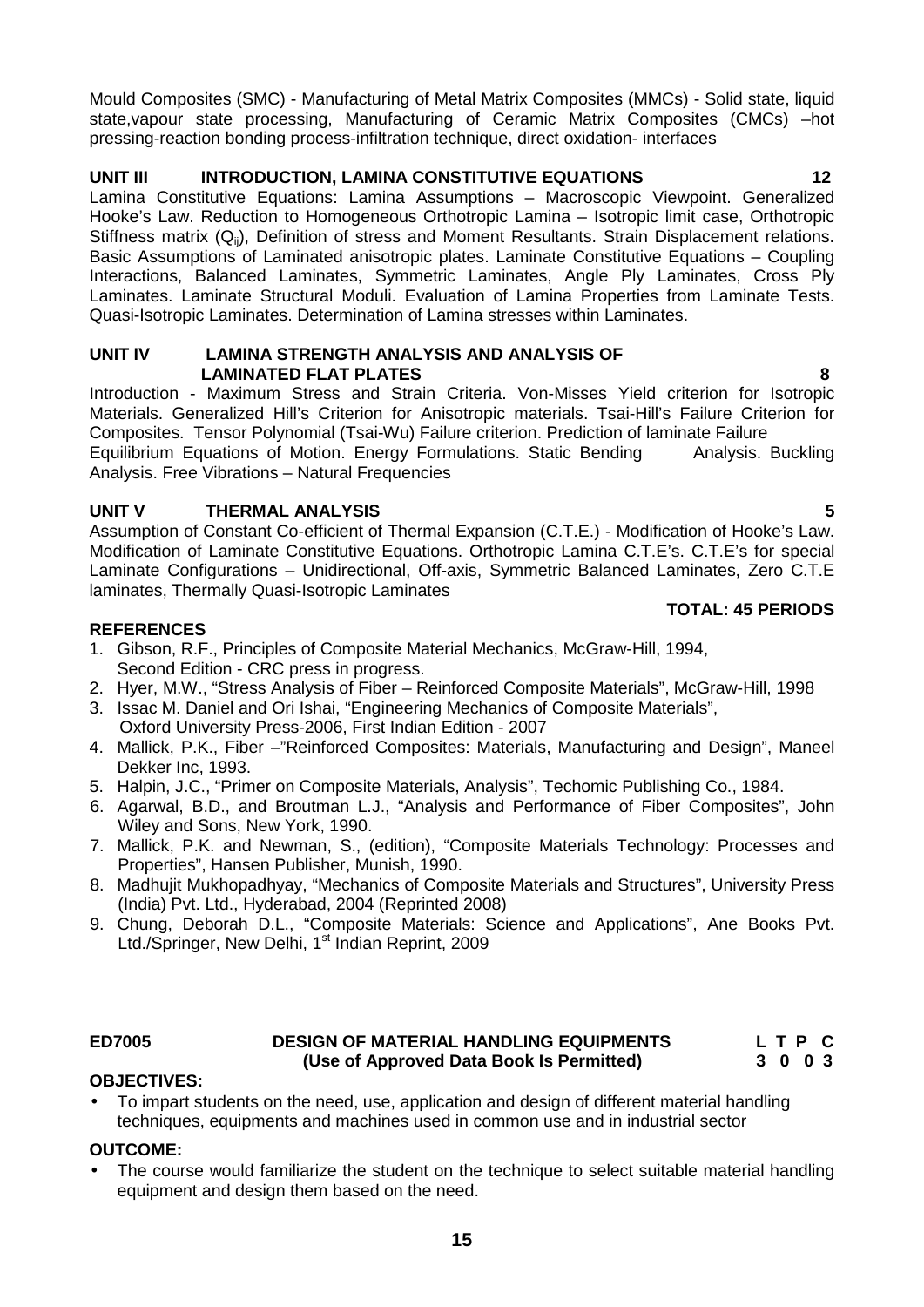# **UNIT I MATERIALS HANDLING EQUIPMENT 5**

Types, selection and applications

# **UNIT II DESIGN OF HOISTS 10**

Design of hoisting elements: Welded and roller chains - Hemp and wire ropes - Design of ropes, pulleys, pulley systems, sprockets and drums, Load handling attachments. Design of forged hooks and eye hooks – crane grabs - lifting magnets - Grabbing attachments - Design of arresting gear - Brakes: shoe, band and cone types.

# **UNIT III DRIVES OF HOISTING GEAR 10**

Hand and power drives - Traveling gear - Rail traveling mechanism - cantilever and monorail cranes - slewing, jib and luffing gear - cogwheel drive - selecting the motor ratings.

# **UNIT IV CONVEYORS 10**

Types - description - design and applications of Belt conveyors, apron conveyors and escalators Pneumatic conveyors, Screw conveyors and vibratory conveyors.

# **UNIT V ELEVATORS 10**

Bucket elevators: design - loading and bucket arrangements - Cage elevators - shaft way, guides, counter weights, hoisting machine, safety devices - Design of fork lift trucks.

# **REFERENCES**

- 1. Rudenko, N., Materials handling equipment, ELnvee Publishers, 1970.
- 2. Spivakovsy, A.O. and Dyachkov, V.K., Conveying Machines, Volumes I and II, MIR Publishers, 1985.
- 3. Alexandrov, M., Materials Handling Equipments, MIR Publishers, 1981.
- 4. Boltzharol, A., Materials Handling Handbook, The Ronald Press Company, 1958.
- 5. P.S.G. Tech., "Design Data Book", Kalaikathir Achchagam, Coimbatore, 2003.
- 6. Lingaiah. K. and Narayana Iyengar, "Machine Design Data Hand Book", Vol. 1 & 2, Suma Publishers, Bangalore, 1983

# **ED7006 PLATES AND SHELLS L T P C**

# **OBJECTIVES:**

 To impart knowledge on the behavior of plates and shell elements, their places of utility and of course the design procedure of such elements in practical applications.

#### **OUTCOME:**

After undergoing this course, the students would be in a position to understand the behaviour of these commonly occurring structural elements in engineering design and would have developed the capability to design and analyse them in their normal design practice.

# **UNIT I GENERAL INTRODUCTION 7**

Review of equations of elasticity- kinematics, compatibility equations, stress measures- equations of motions- constitutive relations- transformation of stresses, strains and stiffness-energy principles and variational methods in elasticity- virtual work-external and internal virtual work variational operator- functionals- Euler Lagrange equations- energy principles- Hamilton's principle- principle of minimum total potential- applications

# **UNIT II CLASSICAL THEORY OF PLATES 10**

Plates as structural elements- stress and moment resultants- assumptions made in the classical theory- displacement fields and strains- equations of equilibrium in Cartesian coordinates and in polar coordinates- boundary conditions – bending of rectangular plates with various boundary

#### **TOTAL :45 PERIODS**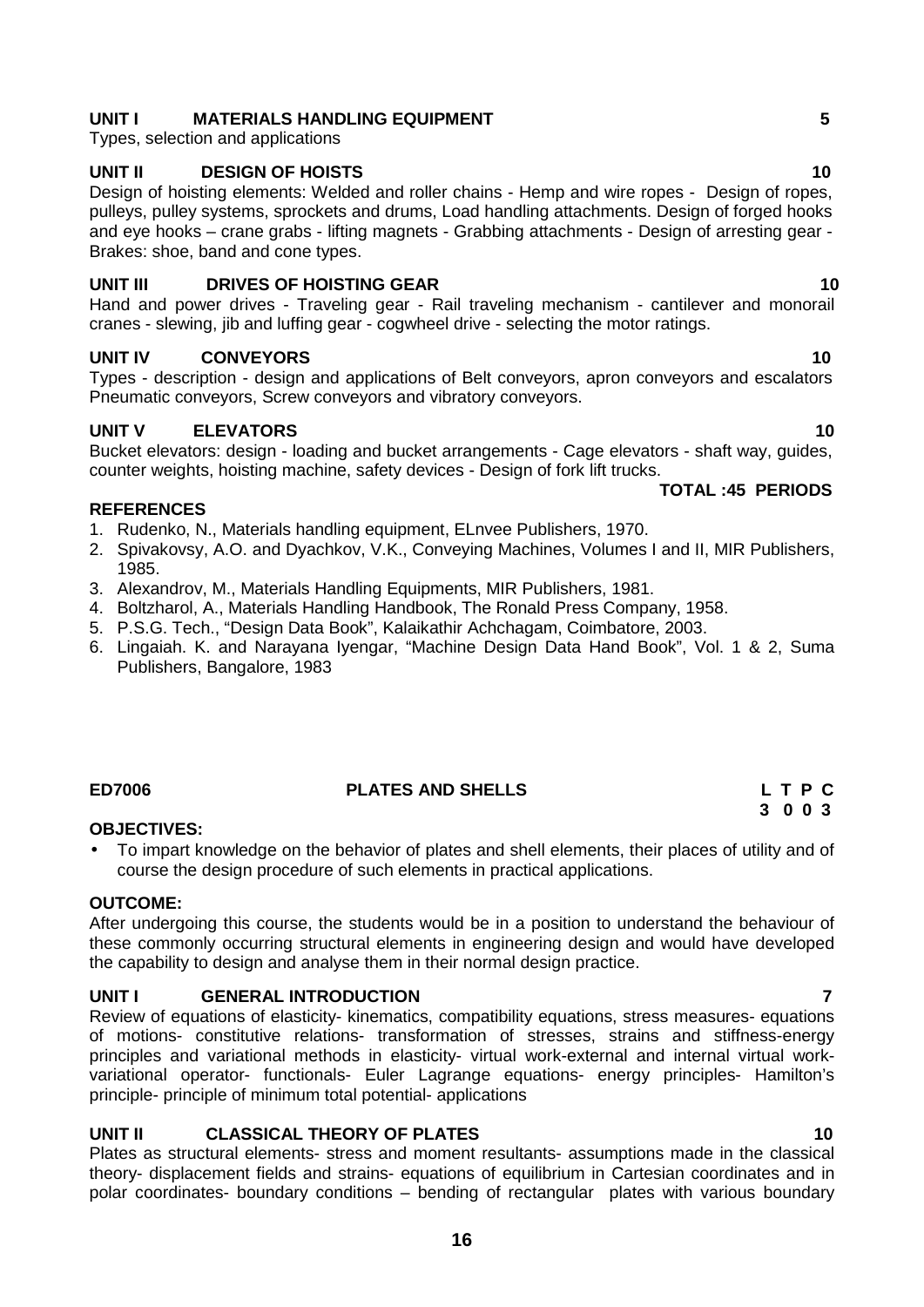conditions and loading- symmetrical and asymmetrical bending of circular plates-limitations of classical theory- finite element analysis(elementary treatment only; discussion of various elements used and their capabilities- not for examination)

# **UNIT III BUCKLING ANALYSIS OF RECTANGULAR PLATES 10**

Buckling of simply supported plates under compressive forces- governing equations- the Navier solution- biaxial compression of a plate- uniaxial compression of a plate- buckling of plates simply supported on two opposite edges- Levy's solution- buckling of plates with various boundary conditions- general formulation- finite element analysis(elementary treatment only; discussion of various elements used and their capabilities- not for examination)

# **UNIT IV VIBRATION OF PLATES 9**

Governing equations for natural flexural vibrations of rectangular plates- natural vibrations of plates simply supported on all edges- vibration of plates with two parallel sides simply supported- Levy's solution- vibration of plates with different boundary conditions- Rayleigh-Ritz method- Natural vibration of plates with general boundary conditions- transient analysis of rectangular plates- finite element analysis(elementary treatment only; discussion of various elements used and their capabilities- not for examination)

# **UNIT V ANALYSIS OF THIN ELASTIC SHELLS OF REVOLUTION 9**

Classification of shell surfaces- geometric properties of shells of revolution- general strain displacement relations for shells of revolution- stress resultants- equations of motion of thin shells analytical solution for thin cylindrical shells- membrane theory- flexure under axisymmetric loads shells with double curvature- geometric considerations- equations of equilibrium- bending of spherical shells- vibration of cylindrical shells- finite element analysis(elementary treatment only; discussion of various elements used and their capabilities- not for examination)

# **TOTAL: 45 PERIODS**

# **REFERENCES**

- 1. Reddy, J.N., "Theory and Analysis of Elastic Plates & Shells", C.R.C. Press, NY, USA, 2<sup>nd</sup> Edition
- 2. Szilard, R., Theory and Analysis of Plates, Prentice Hall Inc., 1995
- 3. Timoshenko, S. and Krieger S.W. Theory of Plates and Shells, McGraw Hill Book Company, New York 1990.
- 4. Wilhelm Flügge, stresses in shells, Springer Verlag
- 5. Timoshenko, S. Theory of Plates and Shells, McGraw Hill, 1990
- 6. Ramasamy, G.S., Design and Construction of Concrete Shells Roofs, CBS Publishers, 1986
- 7. Dr.N.Subramanian, Principles of Space Structures , Wheeler Publishing Co. 1999
- 8. K. Baskar and T.K. Varadan, "Plates- Theories and Applications", Ane Books Pvt. Ltd., New Delhi, 2013

# **ED7007 MODAL ANALYSIS OF MECHANICAL SYSTEMS L T P C**

# **OBJECTIVES:**

 To impart knowledge on modal testing, modal analysis of single and multi- degree of freedom systems.

#### **OUTCOME:**

It helps the students to get familiarized with the modal testing, modal analysis of single and multi degree of freedom systems.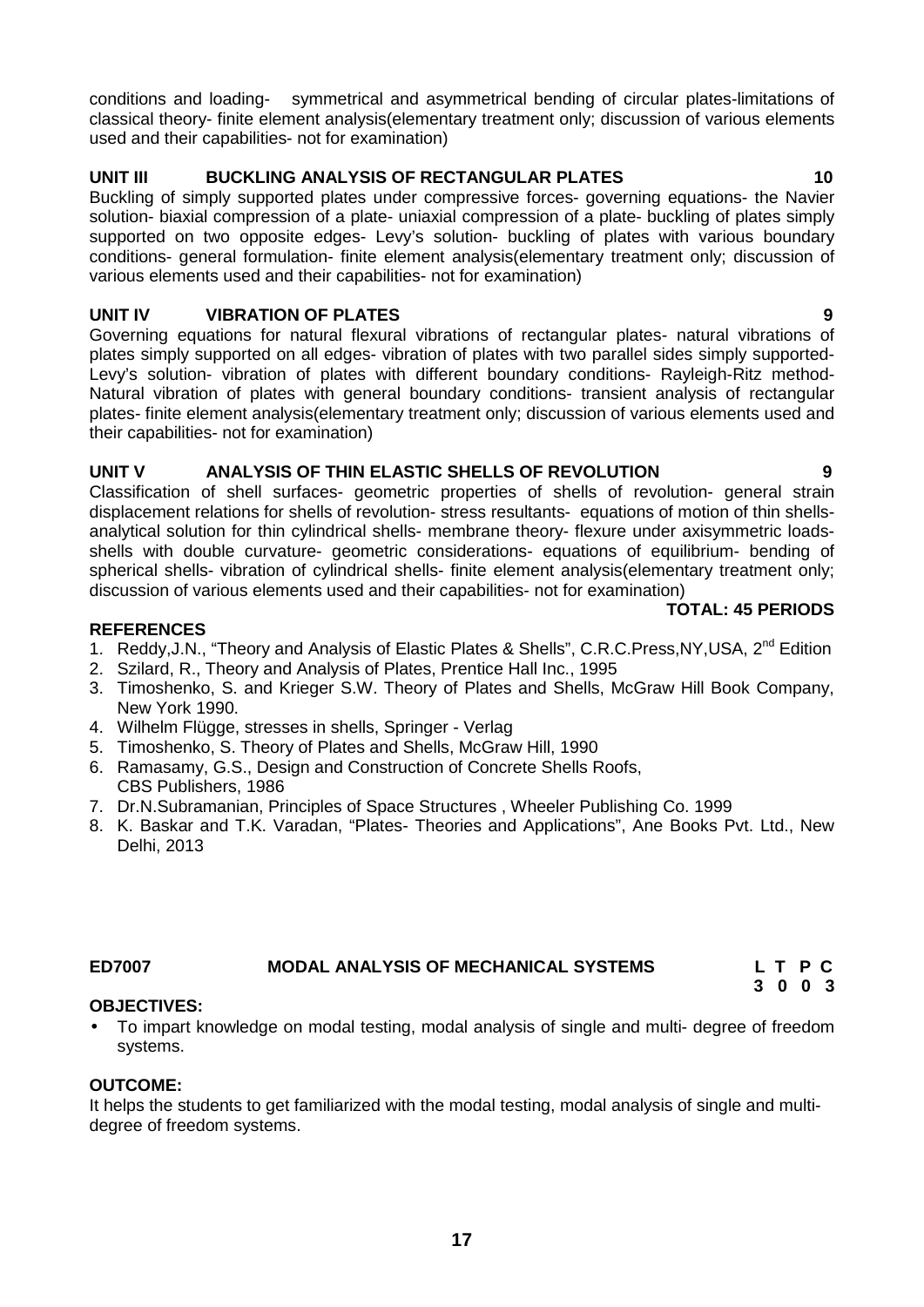# **UNIT I OVERVIEW 6**

Introduction to Modal Testing – Applications of Modal Testing – Philosophy of Modal Testing – Summary of Theory – Summary of Measurement Methods – Summary of Analysis – Review of Test Procedure.

# **UNIT II THEORETICAL BASIS 12**

Introduction – Single Degree of Freedom (SDOF) System Theory – Presentation and Properties of FRF Data for SDOP System – Undamped Multi-degree of freedom (MDOF) system – Proportional Damping – Hysteretic Damping – General Case – Viscous Damping – General Case – Characteristics and presentation of MDOF – FRF Data – Complete and incomplete models - Non sinusoidal vibration and FRF Properties – Analysis of Weakly Nonlinear Structures.

# **UNIT III MOBILITY MEASUREMENT TECHNIQUES 10**

Introduction – Basic Measurement System – Structure preparation – Excitation of the Structure – Transducers and Amplifiers – Analyzers – Digital Signal Processing – Use of Different Excitation types – Calibration – Mass Cancellation – Rotational Mobility Measurement – Measurement on Non linear structures – Multi point excitation methods.

# **UNIT IV MODAL PARAMETER EXTRACTION METHODS 11**

Introduction – Preliminary checks of FRF Data – SDOF Modal Analysis-I – Peak-amplitude – SDOF Modal Analysis-II – Circle Fit Method – SDOF Modal Analysis III – Inverse Method – Residuals – MDOF curve-fitting procedures – MDOF curve fitting in the Time Domain – Global or Multi-Curve fitting – Non linear systems.

# **UNIT V DERIVATION OF MATHEMATICAL MODELS 6**

Introduction – Modal Models – Display of Modal Model – Response Models – Spatial Models – Mobility Skeletons and System Models.

# **REFERENCES**

- 1. Ewins D J, "Modal Testing: Theory and Practice ", John Wiley & Sons Inc., 1988
- 2. Nuno Manuel Mendes Maia et al," Theoretical and Experimental Modal Analysis", Wiley John & sons, 1997.

# **ED7008 ADVANCED METAL FORMING TECHNIQUES L T P C**

#### **OBJECTIVES:**

- To study the concepts of latest metal forming techniques and their applications in metal forming industry.
- To study the thermo mechanical regimes and its requirements of metal forming

# **OUTCOME:**

• The course would familiarize the students on the latest metal forming techniques and help them decide on the suitable method to form the metals for various industrial applications.

# **UNIT I INTRODUCTION TO THEORY OF PLASTICITY AND FORMING 9**

Theory of plastic deformation – Yield criteria – Tresca and Von-mises – Distortion energy – Stress strain relation – Mohr's circle representation of a state of stress – cylindrical and spherical co ordinate system – upper and lower bound solution methods – thermo elastic Elasto plasticity – elasto visco plasticity

# **UNIT II THEORY AND PRACTICE OF BULK FORMING PROCESSES 9**

Analysis of plastic deformation in Forging, Rolling, Extrusion, rod/wire drawing and tube drawing – Effect of friction – calculation of forces, work done – Process parameters, equipment used – Defects – applications – Recent advances in Forging, Rolling, Extrusion and Drawing processes –

**TOTAL : 45 PERIODS**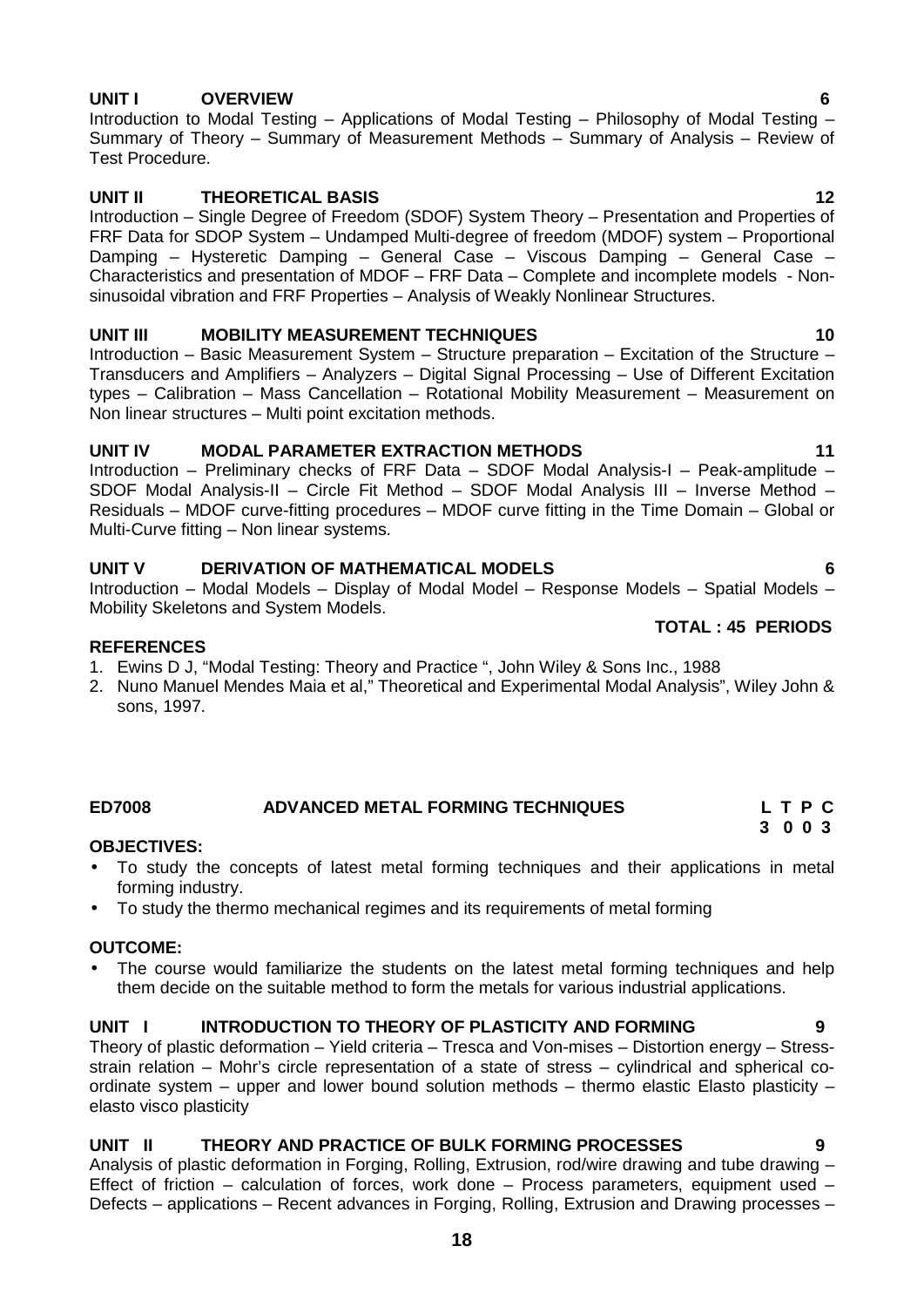Design consideration in forming - Formability of laminated sheet - Overview of FEM applications in Metal Forming analysis.

# **UNIT III SHEET METAL FORMING 9**

Formability studies – Conventional processes – H E R F techniques – Superplastic forming techniques – Hydro forming – Stretch forming – Water hammer forming – Principles and process parameters – Advantage, Limitations and application

# **UNIT IV POWDER METALLURGY AND SPECIAL FORMING PROCESSES 9**

Overview of P/M technique – Advantages – applications – Powder preform forging – powder rolling – Tooling, process parameters and applications. - Orbital forging – Isothermal forging – Hot and cold isostatic pressing – High speed extrusion – Rubber pad forming – Fine blanking – LASER beam forming

# **UNIT V ELECTROMAGNETIC FORMING AND ITS APPLICATIONS 9**

Electromagnetic Forming Process – Electro – Magnetic Forming Machines – Process Variables – Coils and Dies – Effect of Resistivity and Geometry – EM tube and sheet forming, stamping, shearing and welding – Applications – Finite Element Analysis of EM forming.

# **TOTAL: 45 PERIODS**

# **REFERENCES**

- 1. Dieter G.E., Mechanical Metallurgy (Revised Edition II) McGraw Hill Co., 2004
- 2. Proceedings of International Workshop on EMFT 2010, Anna University
- 3. Altan T., Metal forming Fundamentals and applications American Society of Metals, Metals park, 2003.
- 4. ASM Hand book, Forming and Forging, Ninth edition, Vol 14, 2003
- 5. SHIRO KOBAYASHI, SOO-IK-oh-ALTAN, T,Metal forming and Finite Element Method, Oxford University Press, 2001.
- 6. ALTAN.T, SOO-IK-oh, GEGEL, HL Metal forming, fundamentals and Applications, American Society of Metals, Metals Park, Ohio, 1983.
- 7. Marciniak,Z., Duncan J.L., Hu S.J., 'Mechanics of Sheet Metal Forming', Butterworth- Heinemann An Imprint of Elesevier, 2006
- 8. Proc. Of National Seminar on "Advances in Metal Forming" MIT, March 2000
- 9. SAE Transactions, Journal of Materials and Manufacturing Section 5, 1993-2007

# **ED7010 TRIBOLOGY IN DESIGN L T P C**

# **3 0 0 3**

# **OBJECTIVES:**

- To impart knowledge in the friction , wear and lubrication aspects of machine components
- To understand the material properties which influence the tribological characteristics of surfaces.
- To understand the analytical behavior of different types bearings and design of bearings based on analytical /theoretical approach

# **OUTCOME:**

- Ability to select material / surface properties based on the tribological requirements
- Methodology for deciding lubricants and lubrication regimes for different operating conditions
- Analysis ability of different types of bearings for given load/ speed conditions.

# **UNIT I SURFACE INTERACTION AND FRICTION 7**

Topography of Surfaces – Surface features-Properties and measurement – Surface interaction – Adhesive Theory of Sliding Friction –Rolling Friction-Friction properties of metallic and non-metallic materials – friction in extreme conditions –Thermal considerations in sliding contact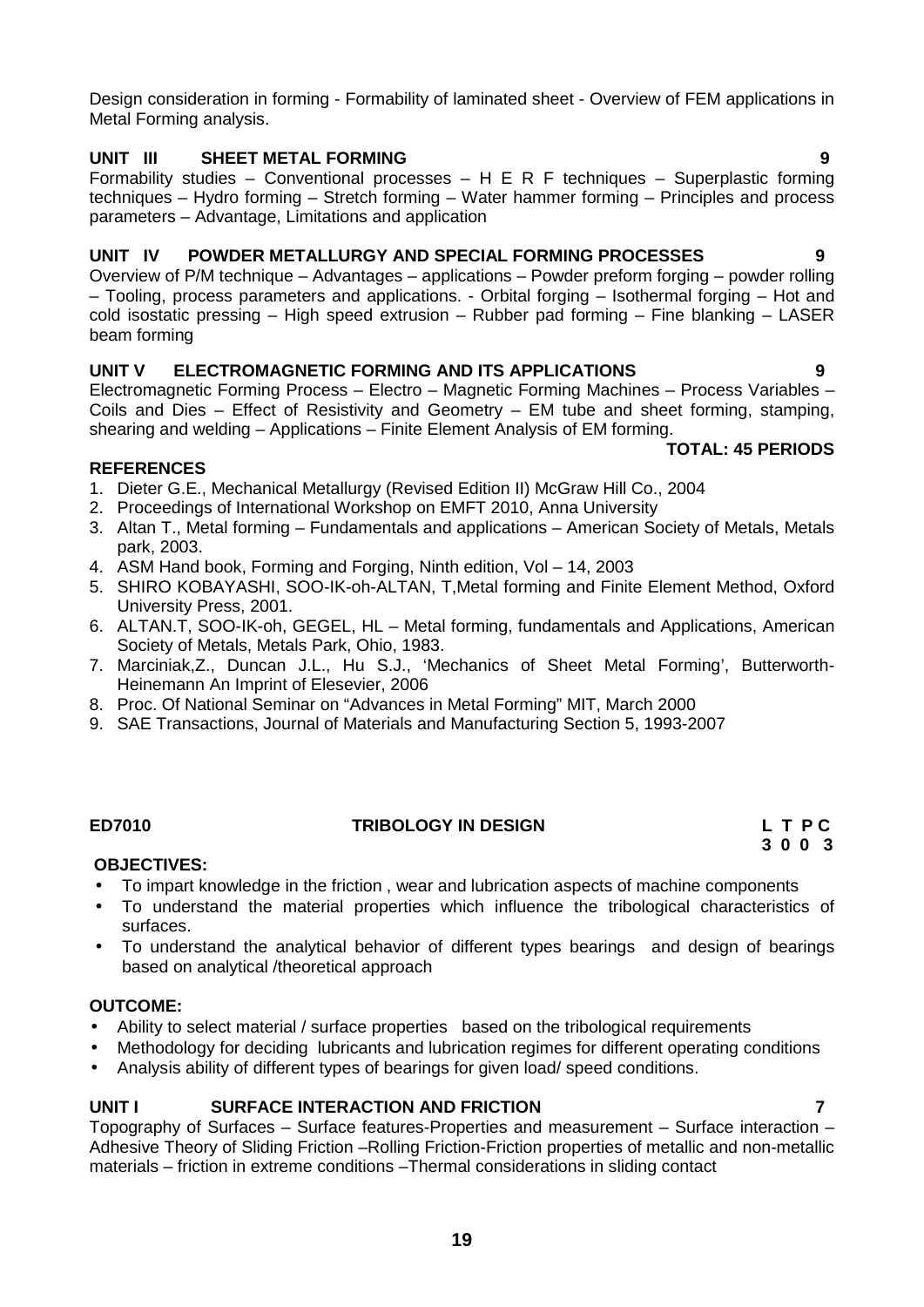# **UNIT II WEAR AND SURFACE TREATMENT 8**

Types of wear – Mechanism of various types of wear – Laws of wear –Theoretical wear models- Wear of Metals and Non metals – Surface treatments – Surface modifications – surface coatings methods- Surface Topography measurements –Laser methods – instrumentation - International standards in friction and wear measurements

# **UNIT III LUBRICANTS AND LUBRICATION REGIMES 8**

Lubricants and their physical properties- Viscosity and other properties of oils –Additives-and selection of Lubricants- Lubricants standards ISO,SAE,AGMA, BIS standards – Lubrication Regimes –Solid Lubrication-Dry and marginally lubricated contacts- Boundary Lubrication- Hydrodynamic lubrication –– Elasto and plasto hydrodynamic - Magneto hydrodynamic lubrication – Hydro static lubrication – Gas lubrication.

#### **UNIT IV THEORY OF HYDRODYNAMIC AND HYDROSTATIC LUBRICATION 12**

Reynolds Equation,-Assumptions and limitations-One and two dimensional Reynolds Equation- Reynolds and Sommerfeld boundary conditions- Pressure wave, flow, load capacity and friction calculations in Hydrodynamic bearings-Long and short bearings-Pad bearings and Journal bearings-Squeeze film effects-Thermal considerations-Hydrostatic lubrication of Pad bearing- Pressure , flow , load and friction calculations-Stiffness considerations- Various types of flow restrictors in hydrostatic bearings

# **UNIT V HIGH PRESSURE CONTACTS AND ELASTO HYDRODYNAMIC LUBRICATION 10**

Rolling contacts of Elastic solids**-** contact stresses – Hertzian stress equation- Spherical and cylindrical contacts-Contact Fatigue life- Oil film effects- Elasto Hydrodynamic lubrication Theory- Soft and hard EHL-Reynolds equation for elasto hydrodynamic lubrication- - Film shape within and outside contact zones-Film thickness and friction calculation- Rolling bearings- Stresses and deflections-Traction drives

# **REFERENCES**

- 1. Rabinowicz.E, "Friction and Wear of materials", John Willey &Sons ,UK,1995
- 2. Cameron, A. "Basic Lubrication Theory", Ellis Herward Ltd., UK, 1981
- 3. Halling, J. (Editor) "Principles of Tribology ", Macmillian 1984.
- 4. Williams J.A. "Engineering Tribology", Oxford Univ. Press, 1994.
- 5. S.K.Basu, S.N.Sengupta & B.B.Ahuja ,"Fundamentals of Tribology", Prentice –Hall of India Pvt Ltd , New Delhi, 2005
- 6. G.W.Stachowiak & A.W .Batchelor , Engineering Tribology, Butterworth-Heinemann, UK, 2005

# **OBJECTIVES:**

 To impart knowledge on surface engineering and surface modification methods that will come in handy to solve the industrial problems. This will also serve as a precursor for future research in the same field.

# **UNIT I FRICTION 7**

Topography of Surfaces – Surface features – Properties and measurement – Surface interaction – Adhesive Theory of Sliding Friction – Rolling Friction – Friction properties of metallic and non metallic materials – Friction in extreme conditions – Thermal considerations in sliding contact

# **TOTAL: 45 PERIODS**

**ED7012 SURFACE ENGINEERING L T P C 3 0 0 3**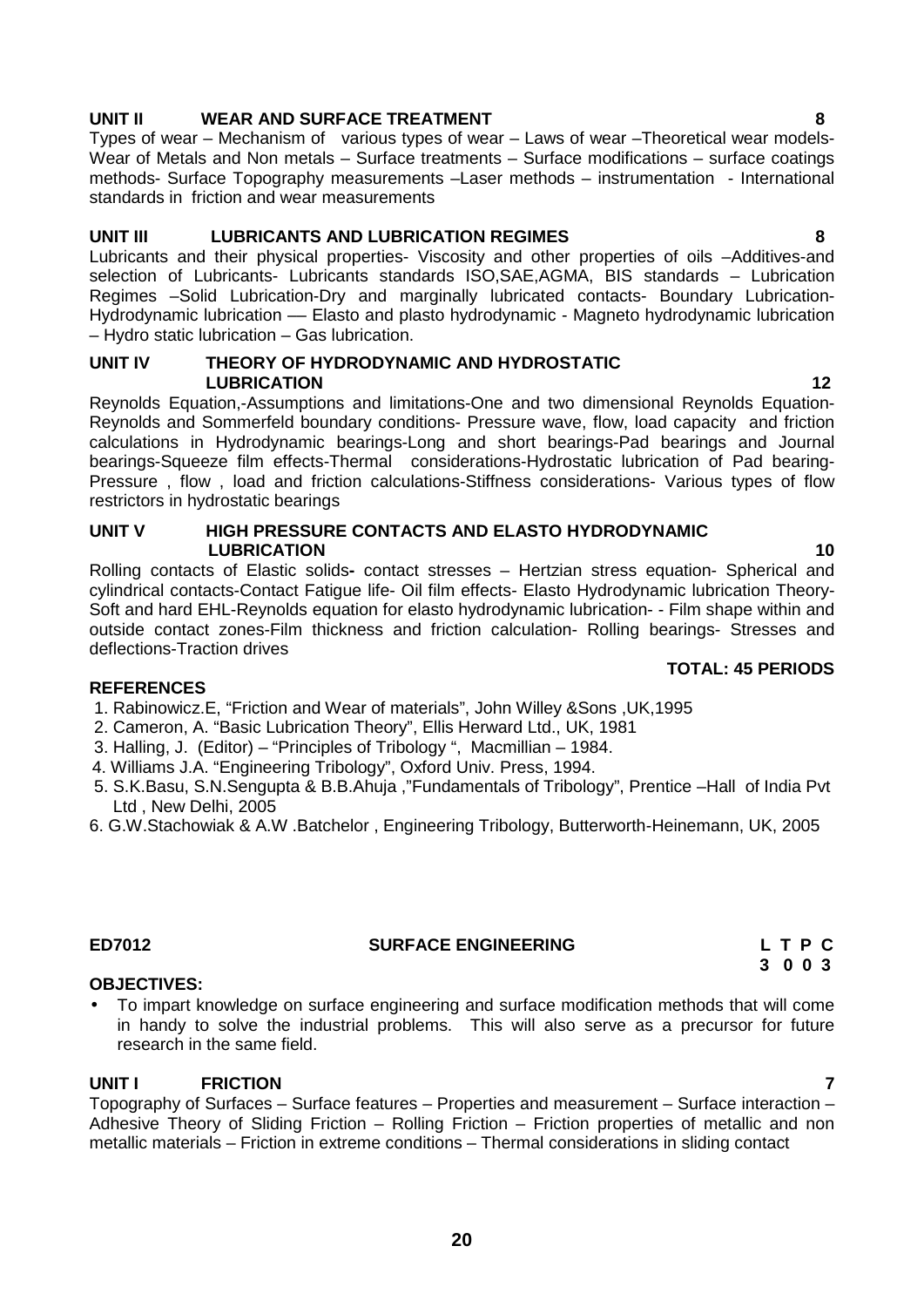# **UNIT II WEAR 6**

Introduction – Abrasive wear, Erosive, Cavitation, Adhesion, Fatigue wear and Fretting Wear- Laws of wear – Theoretical wear models – Wear of metals and non metals - International standards in friction and wear measurements

# **UNIT III CORROSION 10**

Introduction – Principle of corrosion – Classification of corrosion – Types of corrosion – Factors influencing corrosion – Testing of corrosion – In-service monitoring, Simulated service, Laboratory testing – Evaluation of corrosion – Prevention of Corrosion – Material selection, Alteration of environment, Design, Cathodic and Anodic Protection, Corrosion inhibitors

# **UNIT IV SURFACE TREATMENTS 12**

Introduction – Surface properties, Superficial layer – Changing surface metallurgy – Wear resistant coatings and Surface treatments - Techniques - PVD - CVD - Physical CVD - Ion implantation -Surface welding – Thermal spraying – Laser surface hardening and alloying, Applications of coatings and surface treatments in wear and friction control – Characteristics of Wear resistant coatings – New trends in coating technology – DLC – CNC – Thick coatings – Nano-engineered coatings – Other coatings, Corrosion resistant coatings

# **UNIT V ENGINEERING MATERIALS 10**

Introduction – Advanced alloys – Super alloys, Titanium alloys, Magnesium alloys, Aluminium alloys, and Nickel based alloys – Ceramics – Polymers – Biomaterials – Applications – Bio Tribology Nano Tribology.

# **OUTCOME:**

It helps the students to get familiarized with the various theories and practice on surface engineering and surface modification methods which are necessary to solve the industrial practical problems that arise and also for the research.

# **REFERENCES**

- 1. G.W.Stachowiak & A.W .Batchelor , "Engineering Tribology", Butterworth-Heinemann, UK, 2005
- 2. Rabinowicz.E, "Friction and Wear of materials", John Willey &Sons ,UK,1995
- 3. Halling, J. (Editor) "Principles of Tribology ", Macmillian 1984.
- 4. Williams J.A. "Engineering Tribology", Oxford Univ. Press, 1994.
- 5. S.K.Basu, S.N.Sengupta & B.B.Ahuja ,"Fundamentals of Tribology", Prentice –Hall of India Pvt Ltd , New Delhi, 2005
- 6. Fontana G., "Corrosion Engineering", McGraw Hill, 1985

# **ED7002 ENGINEERING FRACTURE MECHANICS L T P C**

# **OBJECTIVES:**

- To impart knowledge on mechanics of cracked components of different modes by which these components fail under static load conditions.
- To impart knowledge on mechanics of cracked components of different modes by which these components fail under fatigue load conditions.

# **OUTCOME:**

- It helps the engineers to get familiarized with the design of components that contain crack under static load condition.
- It helps the engineers to get familiarized with the design of components that contain crack and its growth under fatigue load condition.

**TOTAL: 45 PERIODS**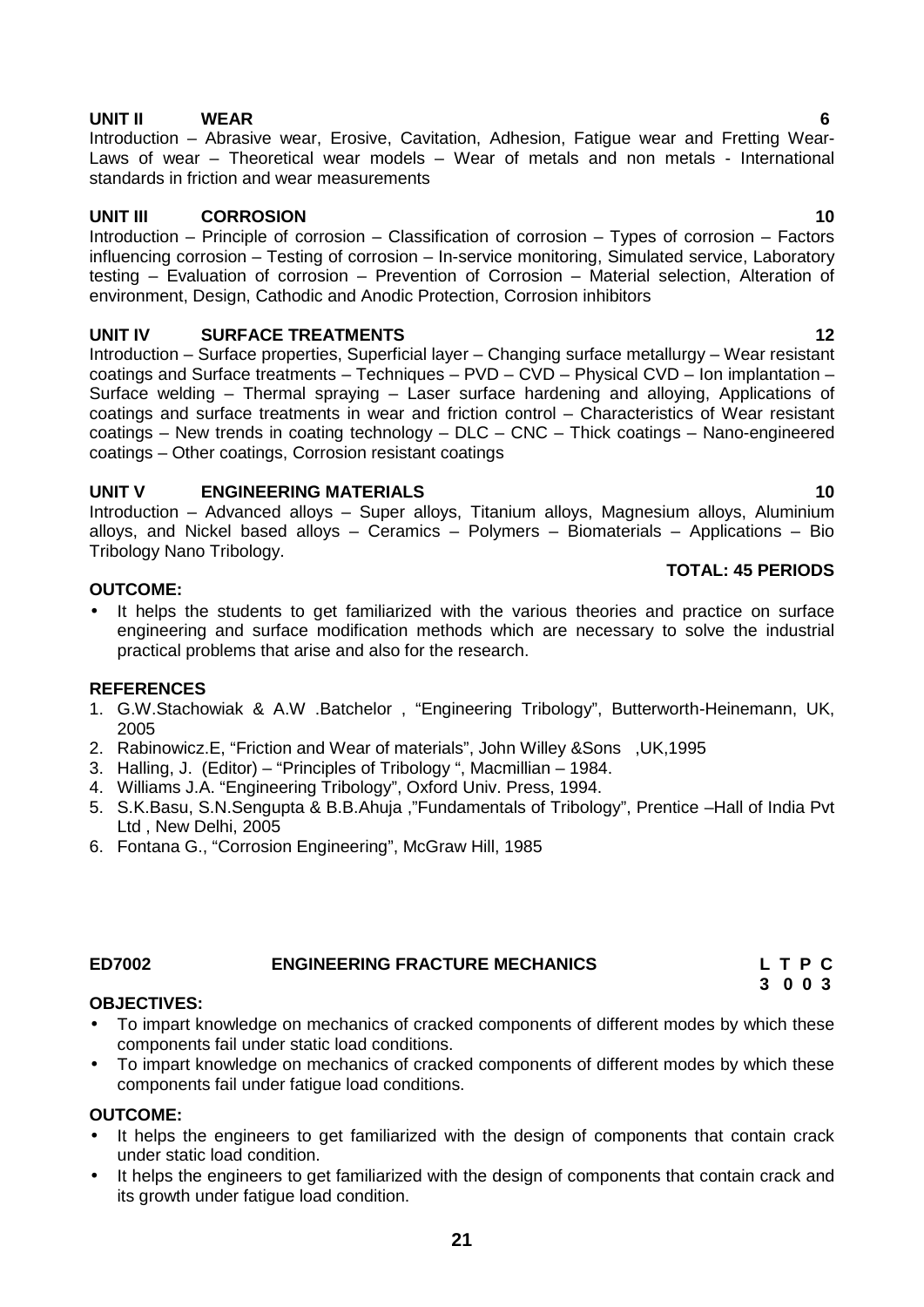# **22**

# **UNIT I ELEMENTS OF SOLID MECHANICS 9**

The geometry of stress and strain, elastic deformation, plastic and elasto-plastic deformation - limit analysis – Airy's function – field equation for stress intensity factor.

# **UNIT II STATIONARY CRACK UNDER STATIC LOADING 9**

Two dimensional elastic fields – Analytical solutions yielding near a crack front – Irwin's approximation - plastic zone size – Dugdaale model – determination of J integral and its relation to crack opening displacement.

# **UNIT III ENERGY BALANCE AND CRACK GROWTH 9**

Griffith analysis – stable and unstable crack growth –Dynamic energy balance – crack arrest mechanism –K1c test methods - R curves - determination of collapse load.

# **UNIT IV FATIGUE CRACK GROWTH CURVE 9**

Empirical relation describing crack growth law  $-$  life calculations for a given load amplitude  $$ effects of changing the load spectrum -- rain flow method– external factors affecting the K1c values.- leak before break analysis.

# **UNIT V APPLICATIONS OF FRACTURE MECHANICS 9**

Crack Initiation under large scale yielding – thickness as a design parameter – mixed mode fractures - crack instability in thermal and residual stress fields - numerical methods

# **REFERENCES**

- 1. David Broek, "Elementary Engineering Fracture Mechanics ", Fifthoff and Noerdhoff International Publisher, 1978.
- 2. Kare Hellan, "Introduction of Fracture Mechanics", McGraw-Hill Book Company, 1985.
- 3. Preshant Kumar, "Elements of Fracture Mechanics", Wheeler Publishing, 1999.
- 4. John M.Barson and Stanely T.Rolfe Fatigue and fracture control in structures Prentice hall Inc. Englewood cliffs. 1977
- 5. Tribikram Kundu, "Fundamentals of Fracture Mechanics", Ane Books Pvt. Ltd. New Delhi/ CRC Press, 1<sup>st</sup> Indian Reprint, 2012

# **ED7004 DESIGN OF HYDRAULIC AND PNEUMATIC SYSTEMS L T P C**

# **OBJECTIVES:**

 To impart students on the science, use and application of hydraulics and pneumatics as fluid power in Industry. Also to impart knowledge on the methodology of basic and advanced design of pneumatics and hydraulics systems.

# **OUTCOME:**

 It helps students to get knowledge on the need, use and application of fluid power and make them familiar to industrial design that lead to automation.

# **UNIT I OIL HYDRAULIC SYSTEMS AND HYDRAULIC ACTUATORS 5**

Hydraulic Power Generators – Selection and specification of pumps, pump characteristics. Linear and Rotary Actuators – selection, specification and characteristics.

# **UNIT II CONTROL AND REGULATION ELEMENTS 12**

Pressure - direction and flow control valves - relief valves, non-return and safety valves - actuation systems.

# **UNIT III HYDRAULIC CIRCUITS 5**

Reciprocation, quick return, sequencing, synchronizing circuits - accumulator circuits - industrial circuits - press circuits - hydraulic milling machine - grinding, planning, copying, - forklift, earth mover circuits- design and selection of components - safety and emergency mandrels. **UNIT IV PNEUMATIC SYSTEMS AND CIRCUITS 16**

**3 0 0 3**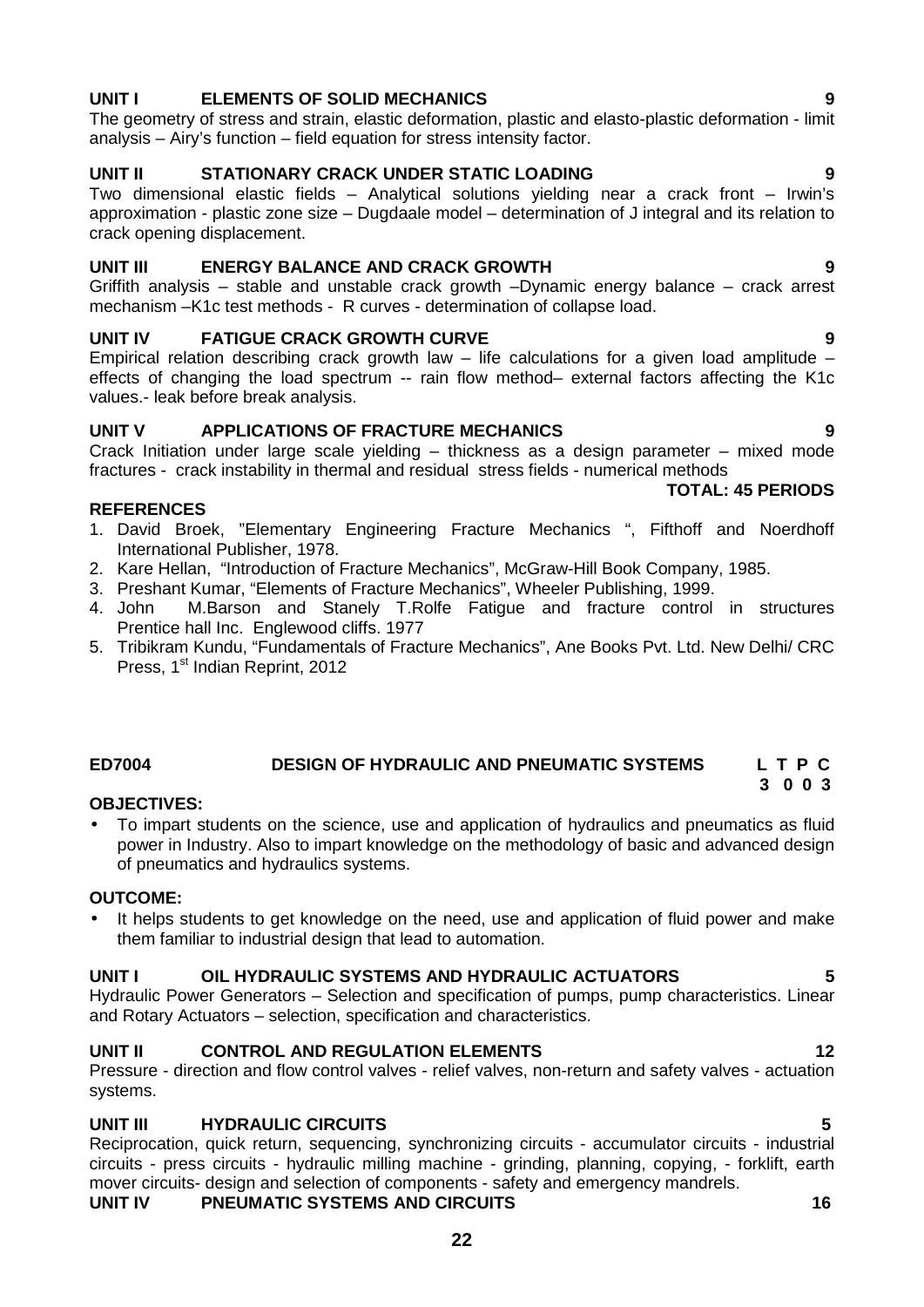Pneumatic fundamentals - control elements, position and pressure sensing - logic circuits switching circuits - fringe conditions modules and these integration - sequential circuits - cascade methods - mapping methods - step counter method - compound circuit design - combination circuit design.

# **UNIT V INSTALLATION, MAINTENANCE AND SPECIAL CIRCUITS 7**

Pneumatic equipments- selection of components - design calculations – application -fault finding hydro pneumatic circuits - use of microprocessors for sequencing - PLC, Low cost automation - Robotic circuits. **TOTAL : 45 PERIODS**

# **REFERENCES**

- 1. Antony Espossito, "Fluid Power with Applications", Prentice Hall, 1980.
- 2. Dudleyt, A. Pease and John J. Pippenger, "Basic fluid power", Prentice Hall, 1987.
- 3. Andrew Parr, "Hydraulic and Pneumatics" (HB), Jaico Publishing House, 1999.
- 4. Bolton. W., "Pneumatic and Hydraulic Systems", Butterworth Heinemann, 1997.
- 5. K.Shanmuga Sundaram, "Hydraulic and Pneumatic Controls: Understanding made Easy" S.Chand & Co Book publishers, New Delhi, 2006 (Reprint 2009)

# **ED7009 DESIGN OF PRESSURE VESSEL AND PIPING L T P C**

#### **OBJECTIVES**

 The main objective is to present the industrial related problems, procedures and design principles for pressure vessels and enhance the understanding of design procedure of pressure vessel and Design of piping layout.

# **OUTCOME**

 It helps the student to get familiarized with the various theories and practice on pressure vessel and piping design and procedures which are necessary to solve the industrial practical problems that arise and also for the research in the field of pressure vessel design.

# **UNIT I INTRODUCTION 3**

Methods for determining stresses – Terminology and Ligament Efficiency – Applications.

# **UNIT II STRESSES IN PRESSURE VESSELS 15**

Introduction – Stresses in a circular ring, cylinder – Membrane stress Analysis of Vessel Shell components – Cylindrical shells, spherical Heads, conical heads – Thermal Stresses – Discontinuity stresses in pressure vessels.

# **UNIT III DESIGN OF VESSELS 15**

Design of Tall cylindrical self supporting process columns –Supports for short, vertical and horizontal vessels – stress concentration – at a variable Thickness transition section in a cylindrical vessel, about a circular hole, elliptical openings. Theory of Reinforcement – pressure vessel Design. Introduction to ASME pressure vessel codes

# **UNIT IV BUCKLING OF VESSELS 8**

Buckling phenomenon – Elastic Buckling of circular ring and cylinders under external pressure – collapse of thick walled cylinders or tubes under external pressure – Effect of supports on Elastic Buckling of Cylinders – Buckling under combined External pressure and axial loading.

# **UNIT V PIPING 4**

Introduction – Flow diagram – piping layout and piping stress Analysis.

**TOTAL: 45 PERIODS**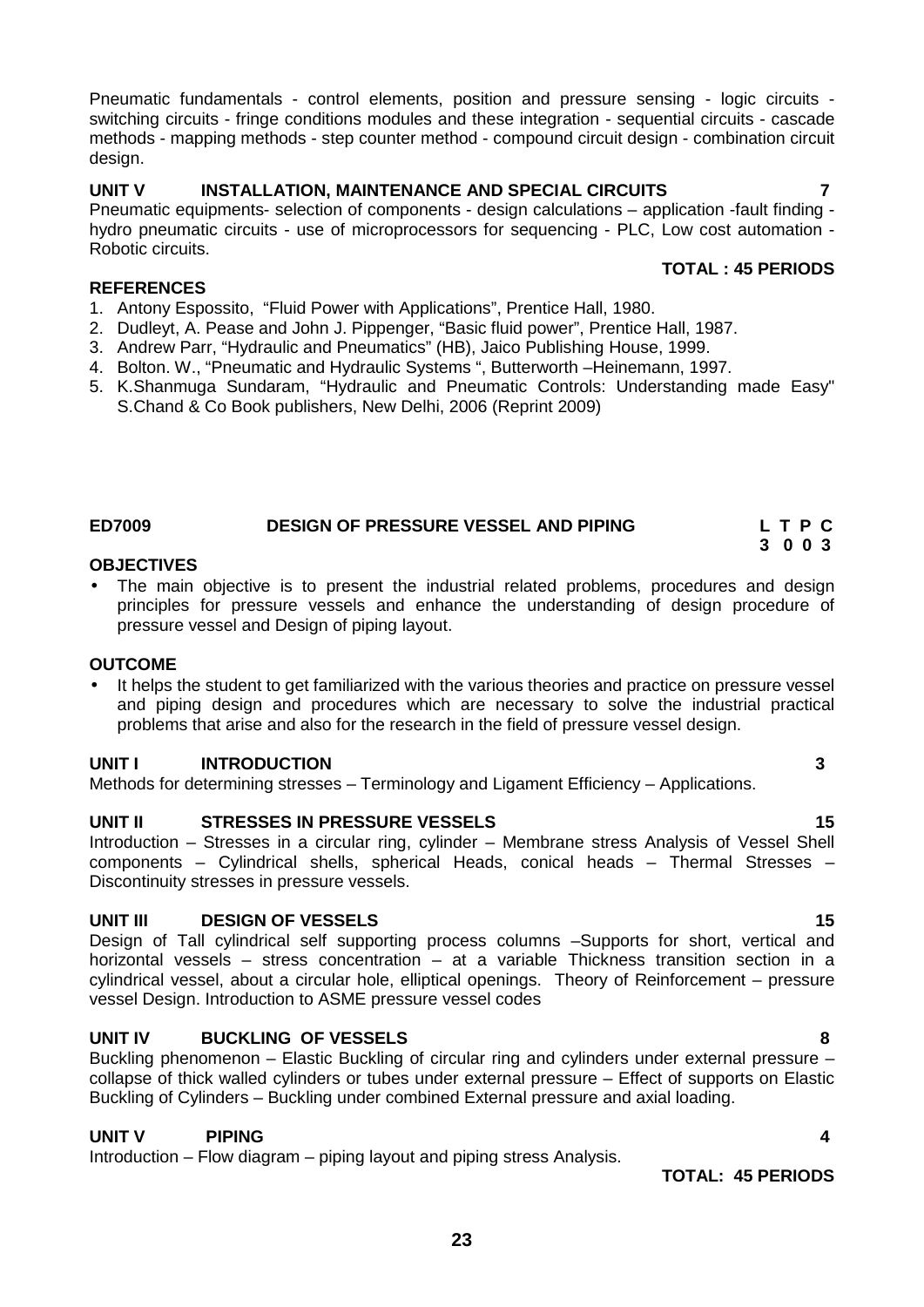### **REFERENCES**

- 1. John F. Harvey, Theory and Design of Pressure Vessels, CBS Publishers and Distributors, 1987.
- 2. Henry H. Bedner, "Pressure Vessels, Design Hand Book, CBS publishers and Distributors, 1987.
- 3. Stanley, M. Wales, "Chemical process equipment, selection and Design. Buterworths series in Chemical Engineering, 1988.
- 4. William. J., Bees, "Approximate Methods in the Design and Analysis of Pressure Vessels and Piping", Pre ASME Pressure Vessels and Piping Conference, 1997.

# **ED7011 BEARING DESIGN AND ROTOR DYNAMICS L T P C**

# **3 0 0 3**

#### **OBJECTIVES:**

- To know about different types of bearings available for machine design and their operating principles
- To design hydrodynamic/ hydrostatic / rolling bearing for given specifications and analyze the bearings for their performance
- To understand the bearing behavior under dynamic conditions

#### **OUTCOME:**

- Acquisition of knowledge in the analysis of all types of bearings.
- Ability to make specifications of all types of bearings
- Skill for conducting dynamic / vibration analysis and trouble shooting of bearings

#### **UNIT I CLASSIFICATION AND SELECTION OF BEARINGS 6**

Selection criteria-Dry and Boundary Lubrication Bearings-Hydrodynamic and Hydrostatic bearings- Electro Magnetic bearings-Dry bearings-Rolling Element bearings- Bearings for Precision Applications-Foil Bearings-Special bearings- Selection of plain Bearing materials –Metallic and Non metallic bearings

#### **UNIT II DESIGN OF FLUID FILM BEARINGS 10**

Design and performance analysis of Thrust and Journal bearings – Full, partial, fixed and pivoted journal bearings design procedure-Minimum film thickness – lubricant flow and delivery – power loss, Heat and temperature distribution calculations- Design based on Charts & Tables and Experimental curves-Design of Foil bearings-Air Bearings- Design of Hydrostatic bearings-Thrust and Journal bearings- Stiffness consideration - flow regulators and pump design

### **UNIT III SELECTION AND DESIGN OF ROLLING BEARINGS 10**

Contact Stresses in Rolling bearings- Centrifugal stresses-Elasto hydrodynamic lubrication- Fatique life calculations- Bearing operating temperature- Lubrication- Selection of lubricants-Internal clearance – Shaft and housing fit- -Mounting arrangements-Materials for rolling bearings- Manufacturing methods- Ceramic bearings-Rolling bearing cages-bearing seals selection<br>UNIT IV DYNAMICS OF HYDRODYNAMIC BEARINGS

#### **UNIT IV DYNAMICS OF HYDRODYNAMIC BEARINGS 10**

Hydrodynamic Lubrication equation for dynamic loadings-Squeeze film effects in journal bearings and thrust bearings -Rotating loads , alternating and impulse loads in journal bearings – Journal centre Trajectory- Analysis of short bearings under dynamic conditions- Finite difference solution for dynamic conditions

# **UNIT V ROTOR DYNAMICS 9**

Rotor vibration and Rotor critical speeds- support stiffness on critical speeds- Stiffness and damping coefficients of journal bearings-computation and measurements of journal bearing coefficients -Mechanics of Hydro dynamic Instability- Half frequency whirl and Resonance whip- Design configurations of stable journal bearings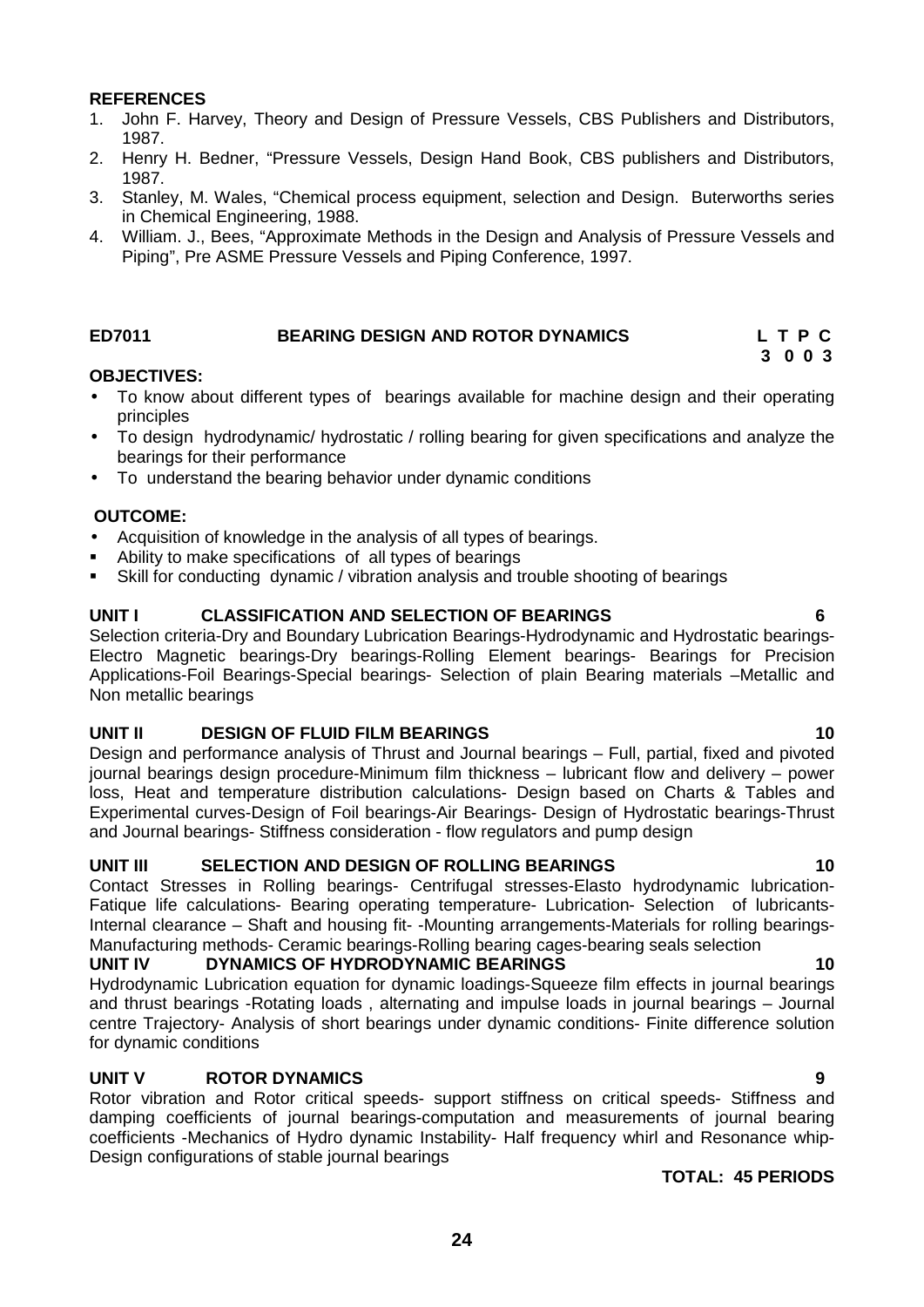#### **REFERENCES**

- 1. Neale, M.J. "Tribology Hand Book", Butterworth Heinemann, United Kingdom 2001.
- 2. Cameron, A. "Basic Lubrication Theory", Ellis Herward Ltd., UK, 1981
- 3. Halling, J. (Editor) "Principles of Tribology ", Macmillian 1984.
- 4. Williams J.A. " Engineering Tribology", Oxford Univ. Press, 1994.
- 5. S.K.Basu, S.N.Sengupta & B.B.Ahuja ,"Fundamentals of Tribology", Prentice –Hall of India Pvt Ltd , New Delhi, 2005
- 6. G.W.Stachowiak & A.W .Batchelor , Engineering Tribology, Butterworth-Heinemann, UK, 2005

#### **ED7013 ADVANCED FINITE ELEMENT ANALYSIS L T P C 3 0 0 3**

#### **OBJECTIVES:**

 To develop a thorough understanding of the advanced finite element analysis techniques with an ability to effectively use the tools of the analysis for solving practical problems arising in engineering design

#### **OUTCOME:**

It helps the students to get familiarized with the advanced finite element analysis techniques which are necessary to solve the engineering problems.

#### **UNIT I BENDING OF PLATES AND SHELLS 9**

Review of Elasticity Equations – Bending of Plates and Shells – Finite Element Formulation of Plate and Shell Elements - Conforming and Non Conforming Elements –  $C_0$  and  $C_1$  Continuity Elements –Degenerated shell elements- Application and Examples.

#### **UNIT II NON-LINEAR PROBLEMS 10**

Introduction – Iterative Techniques – Material non-linearity – Elasto Plasticity – Plasticity – Visco Plasticity – Geometric Non linearity – large displacement Formulation –Solution procedure- Application in Metal Forming Process and Contact Problems.

#### **UNIT III DYNAMIC PROBLEM 8**

Direct Formulation – Free, Transient and Forced Response – Solution Procedures – Eigen solution-Subspace Iterative Technique – Response analysis-Houbolt, Wilson, Newmark – Methods – Explicit &Implict Methods- Lanchzos, Reduced method for large size system equations.

#### **UNIT IV FLUID MECHANICS AND HEAT TRANSFER 9**

Governing Equations of Fluid Mechanics – Solid structure interaction - Inviscid and Incompressible Flow – Potential Formulations – Slow Non-Newtonian Flow – Metal and Polymer Forming – Navier Stokes Equation – Steady and Transient Solution.

# **UNIT V ERROR ESTIMATES AND ADAPTIVE REFINEMENT 9**

Error norms and Convergence rates – h-refinement with adaptivity – Adaptive refinement. **TOTAL: 45 PERIODS**

#### **REFERENCES**

- 1. Zienkiewicz, O.C. and Taylor, R.L., "The Finite Element Method", Fourth Edition, Volumes 1 & 2, McGraw Hill International Edition, Physics Services, 1991.
- 2. Cook R.D., "Concepts and Applications of Finite Element Analysis",John Wiley and Sons Inc., Newyork, 1989.
- 3. Bathe K.J., "Finite Element Procedures in Engineering Analysis", Prentice Hall, 1990.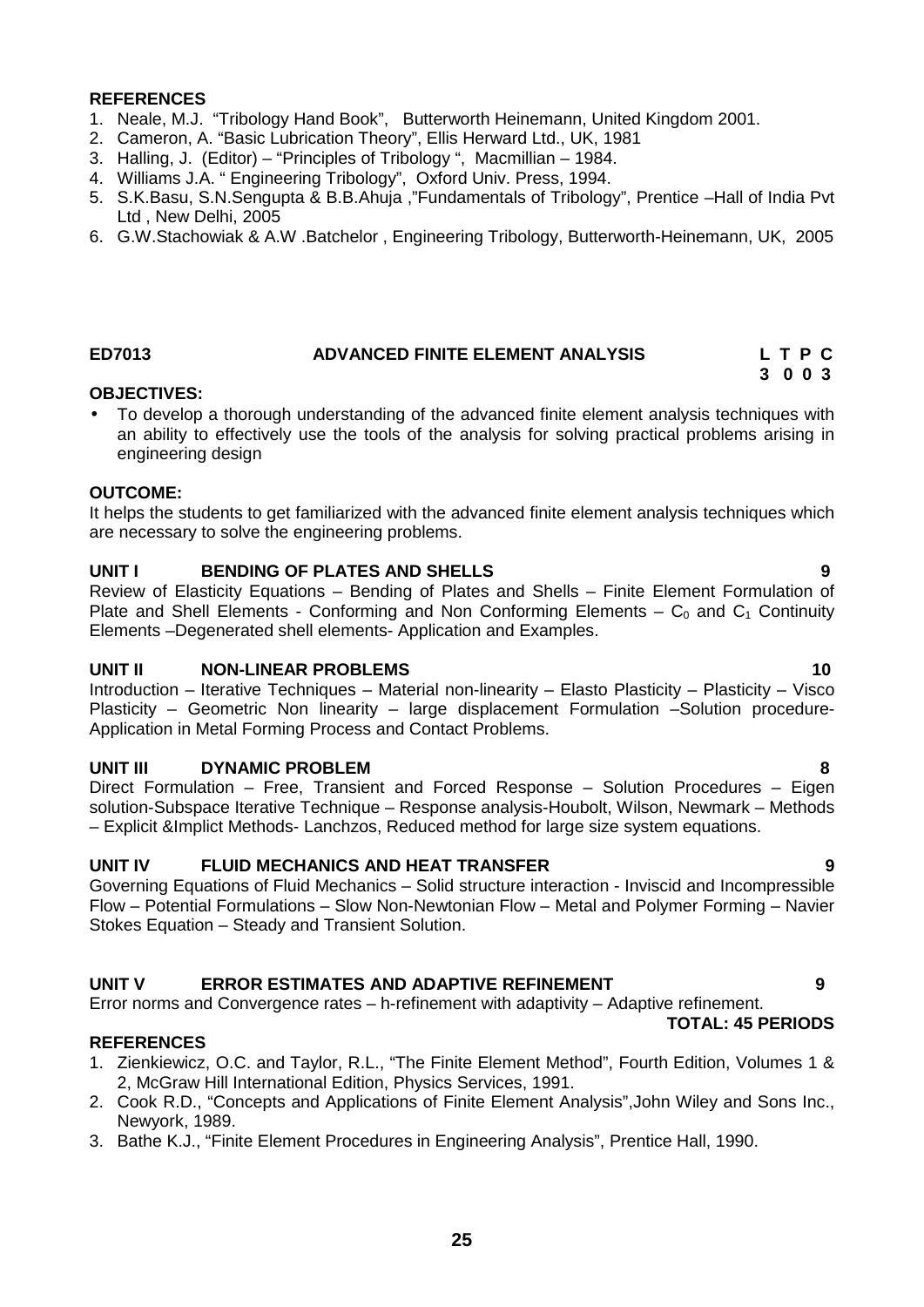# **IC7072 COMPUTATIONAL FLUID DYNAMICS L T P C**

# **AIM**

This course aims to introduce numerical modeling and its role in the field of heat and fluid flow, it will enable the students to understand the various discrimination methods and solving methodologies and to create confidence to solve complex problems in the field of heat transfer and fluid dynamics.

# **OBJECTIVES:**

# To develop finite difference and finite volume discredited forms of the CFD equations.

• To formulate explicit & implicit algorithms for solving the Euler Eqns & Navier Stokes Eqns.

#### **UNIT I GOVERNING DIFFERENTIAL EQUATION AND FINITE DIFFERENCE METHOD 10**

Classification, Initial and Boundary conditions, Initial and Boundary value problems. Finite difference method, Central, Forward, Backward difference, Uniform and non-uniform Grids, Numerical Errors, Grid Independence Test.

# **UNIT II CONDUCTION HEAT TRANSFER 10**

Steady one-dimensional conduction, Two and Three dimensional steady state problems, Transient one-dimensional problem, Two-dimensional Transient Problems.

# **UNIT III INCOMPRESSIBLE FLUID FLOW 10**

Governing Equations, Stream Function – Verticity method, Determination of pressure for viscous flow, SIMPLE Procedure of Patankar and spalding, Computation of Boundary layer flow, Finite difference approach.

# **UNIT IV CONVECTION HEAT TRANSFER AND FEM 10**

Steady One-Dimensional and Two-Dimensional Convection – Diffusion, Unsteady one dimensional convection – Diffusion, Unsteady two-dimensional convection – Diffusion – Introduction to finite element method – Solution of steady heat conduction by FEM – Incompressible flow – Simulation by FEM.

# **UNIT V TURBULENCE MODELS 5**

Algebraic Models – One equation model,  $K - \epsilon$  Models, Standard and High and Low Reynolds number models, Prediction of fluid flow and heat transfer using standard codes.

# **REFERENCES**

- 1. Muralidhar, K., and Sundararajan, T., "Computational Fluid Flow and Heat Transfer", Narosa Publishing House, New Delhi, 1995.
- 2. Ghoshdasdidar, P.S., "Computer Simulation of flow and heat transfer" Tata McGraw Hill Publishing Company Ltd., 1998.
- 3. Subas, V.Patankar "Numerical heat transfer fluid flow", Hemisphere Publishing Corporation, 1980.
- 4. Taylor, C and Hughes, J.B. "Finite Element Programming of the Navier Stock Equation", Pineridge Press Limited, U.K., 1981.
- 5. Anderson, D.A., Tannehill, J.I., and Pletcher, R.H., "Computational fluid Mechanic and Heat Transfer " Hemisphere Publishing Corporation, Newyork, USA, 1984.
- 6. Fletcher, C.A.J. "Computational Techniques for Fluid Dynamics 1" Fundamental and General Techniques, Springer – Verlag, 1987.
- 7. Fletcher, C.A.J. "Computational Techniques for Fluid Dynamics 2" Specific Techniques for Different Flow Categories, Springer – Verlag, 1987.
- 8. Bose, T.X., "Numerical Fluid Dynamics" Narosa Publishing House, 1997.